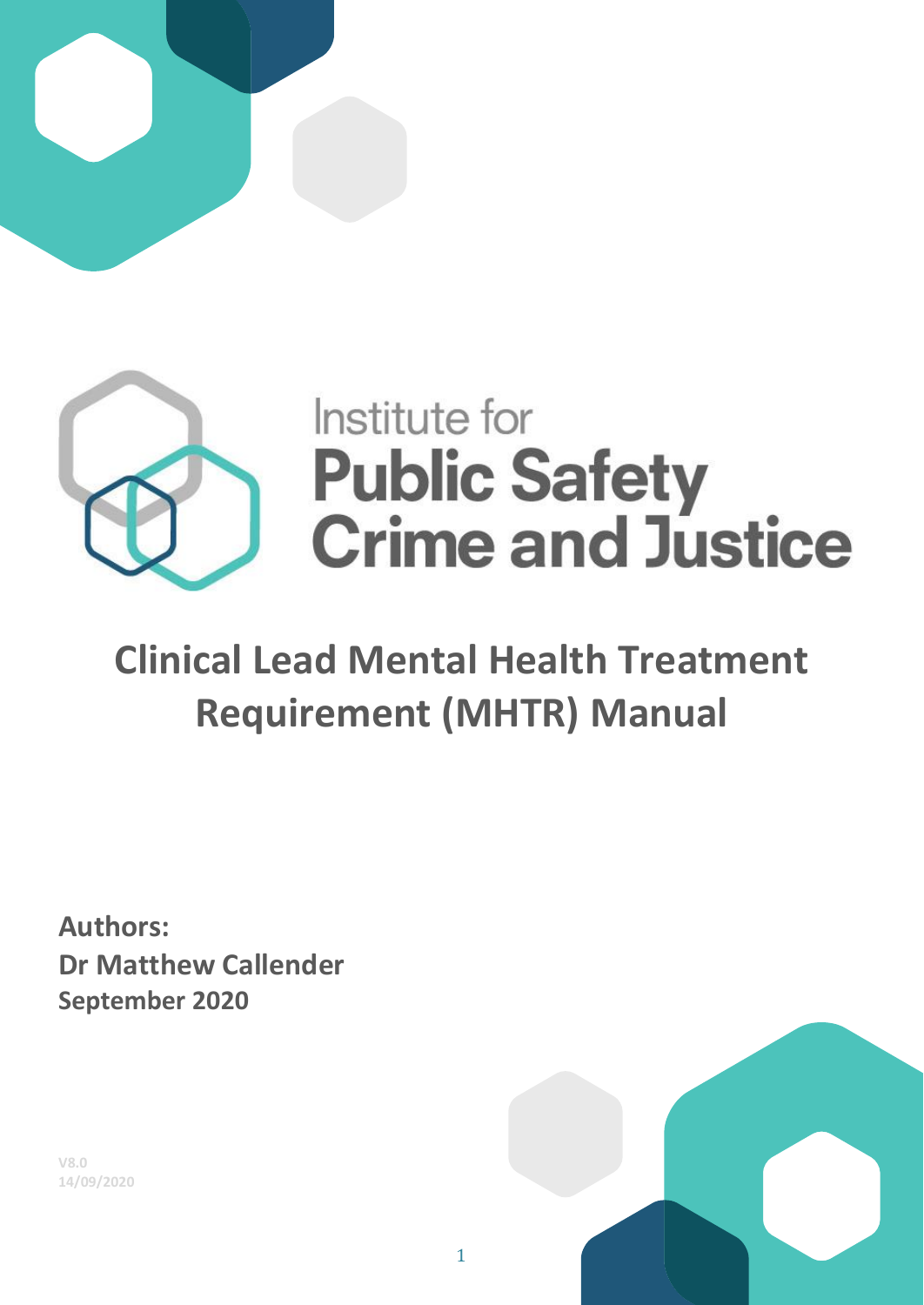## **Contents**

|                                                                               |                                         | 1. Introduction                                                     |    |  |  |  |
|-------------------------------------------------------------------------------|-----------------------------------------|---------------------------------------------------------------------|----|--|--|--|
|                                                                               | 2. Mental Health Treatment Requirements |                                                                     | 4  |  |  |  |
|                                                                               | 2.1.                                    | <b>Defining MHTRs</b>                                               | 4  |  |  |  |
|                                                                               | 2.2.                                    | <b>Overview of MHTR Pathway</b>                                     | 11 |  |  |  |
|                                                                               | 3. MHTR Intervention                    |                                                                     | 19 |  |  |  |
|                                                                               | 3.1.                                    | <b>Structure and Content</b>                                        | 19 |  |  |  |
|                                                                               |                                         | <b>3.2.</b> Overseeing Practice Issues                              | 23 |  |  |  |
|                                                                               |                                         | 3.2.1 Engagement / Breach                                           | 23 |  |  |  |
|                                                                               |                                         | 3.2.2 Partnership Working                                           | 26 |  |  |  |
|                                                                               | 4. Role of the Clinical Lead            |                                                                     | 28 |  |  |  |
|                                                                               | 4.1.                                    | <b>Clinical Lead in Practice</b>                                    | 28 |  |  |  |
|                                                                               | 4.2.                                    | <b>Managing and Overseeing the Assistant Psychologist</b>           | 29 |  |  |  |
|                                                                               |                                         | <b>Appendix 1: Example of MHTR Practitioner Assessment Template</b> | 31 |  |  |  |
| <b>Appendix 2: Example of Combined Consent</b>                                |                                         |                                                                     |    |  |  |  |
| <b>Appendix 3: Example of Information from Clinical Lead Approval for PSR</b> |                                         |                                                                     |    |  |  |  |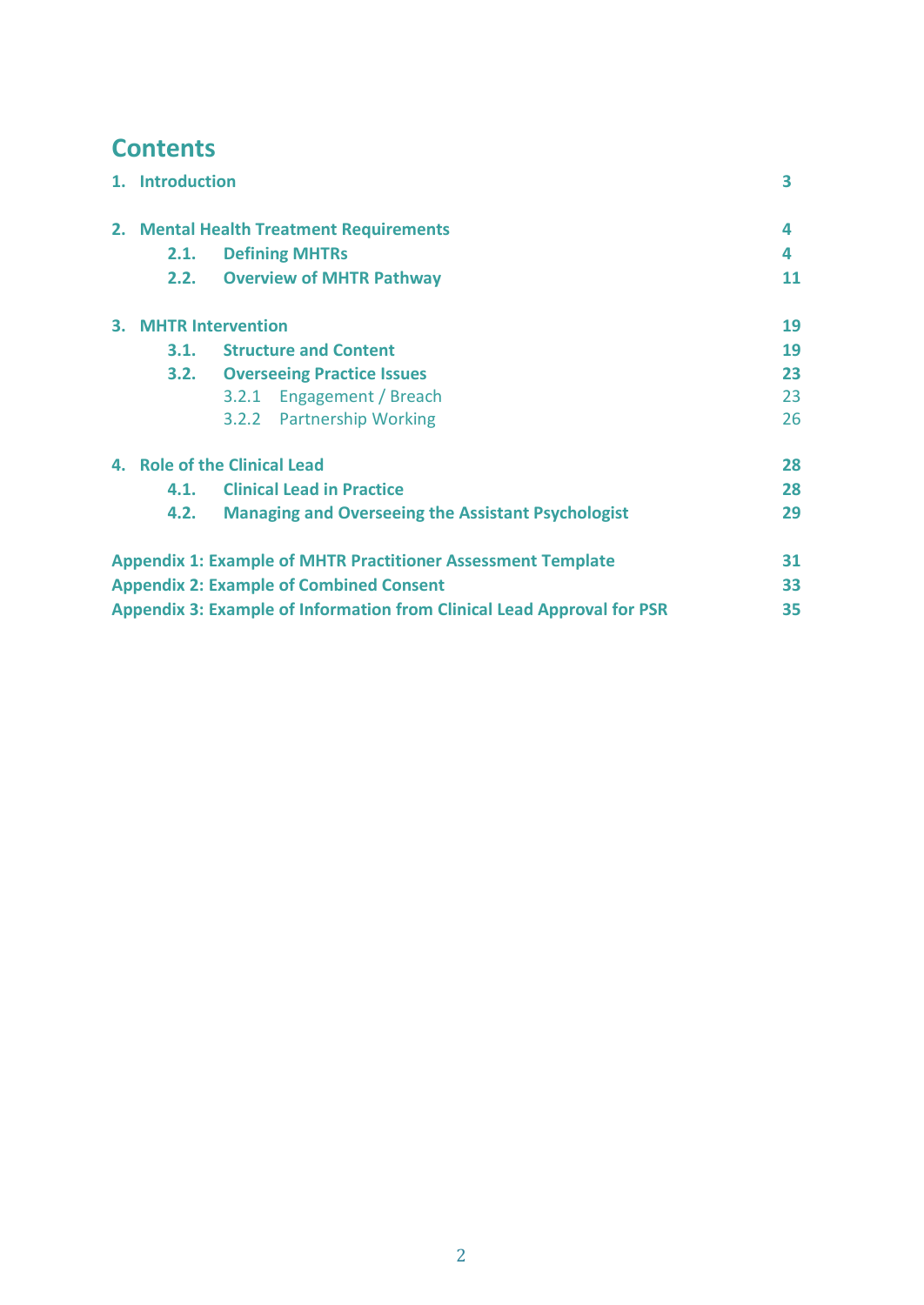## **1. Introduction**

This resource is aimed at Clinical Leads to support the development of Mental Health Treatment Requirement (MHTR) pathways, processes and protocols across England and Wales. Clinical Leads may wish to share this document with Primary Care MHTR Practitioners within the local site.

This document should be reviewed in conjunction with the Community Sentence Treatment Requirement Operating Framework and is supplemented by Primary Care MHTR Practitioner Manual.

This document has been reviewed by the CSTR Chairs, Clinical Leads and Primary Care Practitioners. It has been circulated to the national CSTR programme board who has in turn shared it with partner agencies (inc. NHS England and NHS Improvement, and Her Majesty's Prison and Probation Service) for review and wider comments. Finally, it has also been reviewed by the NHSE/I clinical reference group.

Within the resource, you will find the following information with supporting template documentation being provided in the appendices:

- Overview of Mental Health Treatment Requirements;
- Information to inform the design and development of the MHTR intervention;
- Overview of the role of the Clinical Lead.

#### **Acronyms:**

| A&E: Accident and Emergency                           | <b>HMCTS: Her Majesty's Courts and Tribunals</b> |
|-------------------------------------------------------|--------------------------------------------------|
|                                                       | Service                                          |
| <b>ADHD: Attention Deficit Hyperactivity Disorder</b> | <b>HMPPS:</b> Her Majesty's Prison and Probation |
|                                                       | Service                                          |
| <b>ASC:</b> Autism Spectrum Condition                 | LASPO: Legal Aid, Sentencing and Punishment      |
|                                                       | of Offenders                                     |
| AP: Assistant Psychologist                            | <b>L&amp;D:</b> Liaison and Diversion            |
| <b>ATR: Alcohol Treatment Requirement</b>             | <b>MAPPA: Multi-Agency Public Protection</b>     |
|                                                       | Arrangements                                     |
| <b>CCG:</b> Clinical Commissioning Group              | <b>MASH:</b> Multi-Agency Safeguarding Hub       |
| <b>CDO:</b> Court Duty Officer                        | <b>MHTR: Mental Health Treatment Requirement</b> |
| <b>CJS:</b> Criminal Justice Services                 | MoJ: Ministry of Justice                         |
| <b>CL:</b> Clinical Lead                              | <b>NHS: National Health Service</b>              |
| <b>CPS:</b> Crown Prosecution Service                 | NHSE/I: NHS England and NHS Improvement          |
| <b>CRC:</b> Community Rehabilitation Company          | <b>NPS: National Probation Service</b>           |
| <b>CSTR:</b> Community Sentence Treatment             | <b>PHE: Public Health England</b>                |
| Requirement                                           |                                                  |
| <b>DoH: Department of Health</b>                      | <b>RAR: Rehabilitation Activity Requirement</b>  |
| <b>DHSC:</b> Department of Health and Social Care     | <b>PSR: Pre-Sentence Report</b>                  |
| <b>DRR: Drug Rehabilitation Requirement</b>           | <b>YOT: Youth Offending Team</b>                 |
| <b>GP:</b> General Practitioner                       |                                                  |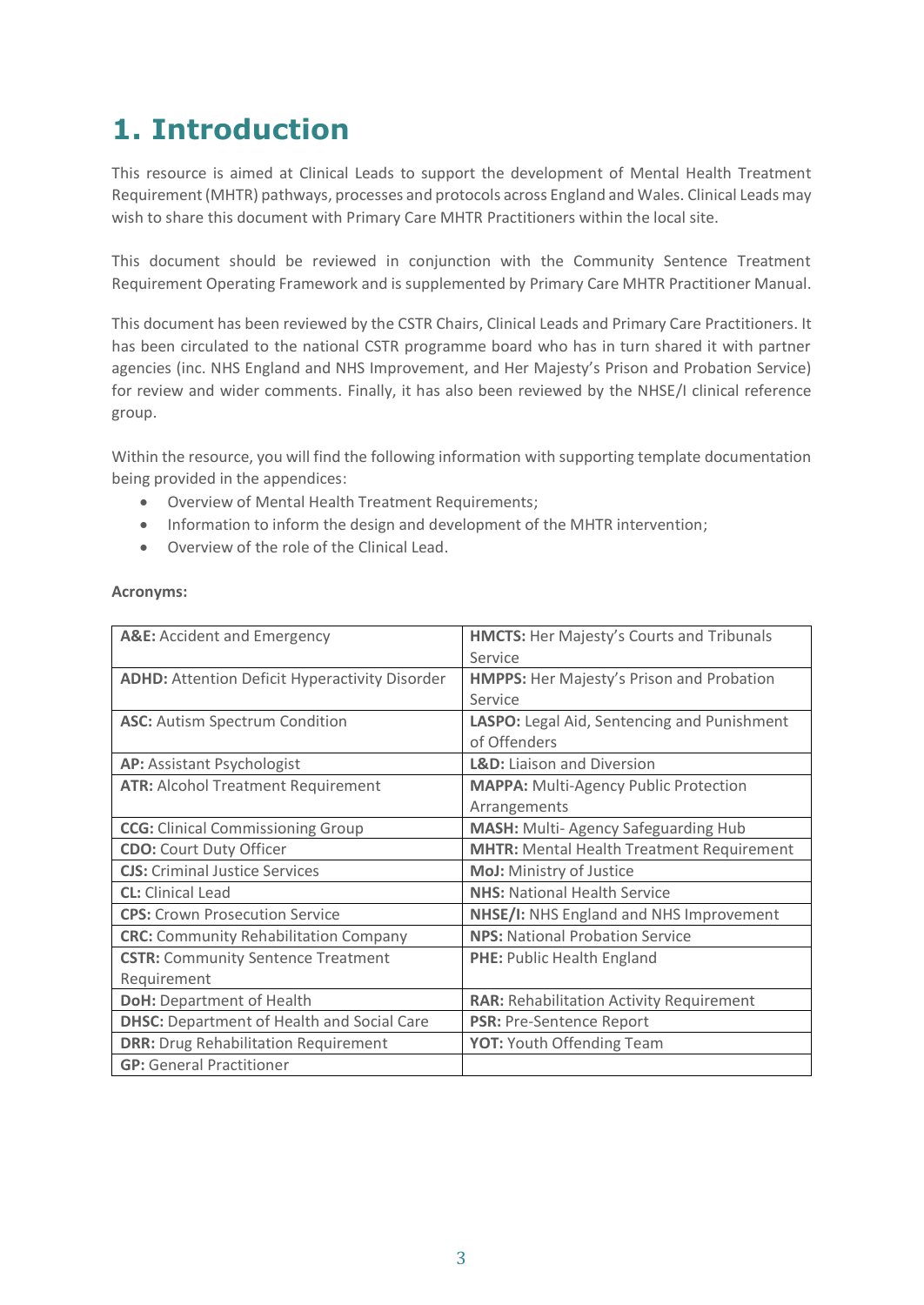## **2. Mental Health Treatment Requirements**

This section provides an overview of Mental Health Treatment Requirements. It is organised into the following sections: 2.1: Defining MHTRS and 2.2: MHTR Process.

## **2.1 Defining MHTRs**

A Mental Health Treatment Requirement (MHTR) is one of three possible treatment requirements which may be made part of a Community Order or Suspended Order sentence. The other two treatment requirements are Drug Rehabilitation Requirements (DRR) and Alcohol Treatment Requirements (ATR). An MHTR can be combined with DRR and ATR.

The other 10 possible requirements within Community Orders are:

- Unpaid work for up to 300 hours;
- Rehabilitation activity requirement (RAR) undertaking activities as instructed;
- Undertaking a particular programme to help change offending behaviour;
- Prohibition from doing particular activities;
- Adherence to a curfew, so the offender is required to be in a particular place at certain times;
- An exclusion requirement, so that the offender is not allowed to go to particular places;
- A residence requirement so that the offender is obliged to live at a particular address;
- A foreign travel prohibition requirement;
- An alcohol abstinence and monitoring requirement with the offender's consent; and
- Where offenders are under 25, they may be required to go to a centre at specific times over the course of their sentence.

All three treatment requirements were introduced as a sentencing option in the Criminal Justice Act in 2003. The term Community Sentence Treatment Requirement (CSTR) refers to one or combinations of MHTR, DRR and/or ATR as part of a Community Order or Suspended Order sentence.

The Legal Aid, Sentencing and Punishment of Offenders (LASPO) Act 2012 made changes to the administration of the MHTR by amending provisions linked to the Criminal Justice Act 2003 and the Mental Health Act 1983. The LASPO Act sought to make it easier for courts to use the MHTR as part of a Community Order or Suspended Sentence Order by simplifying the assessment process and ensuring that those who require community-based treatment receive it as early as possible. The Act removed the requirement that evidence of an offender's need for mental health treatment is given to a court by a Section 12 registered medical practitioner.

This change means that Courts may seek views and assessments from a broader range of appropriately trained mental health professionals. The intention was to ensure that Courts receive appropriate advice based on mental health assessments quicker, thus reducing the avoidable time delay leading to adjournments and unnecessary psychiatric court report costs of using the MHTR as part of a community sentence.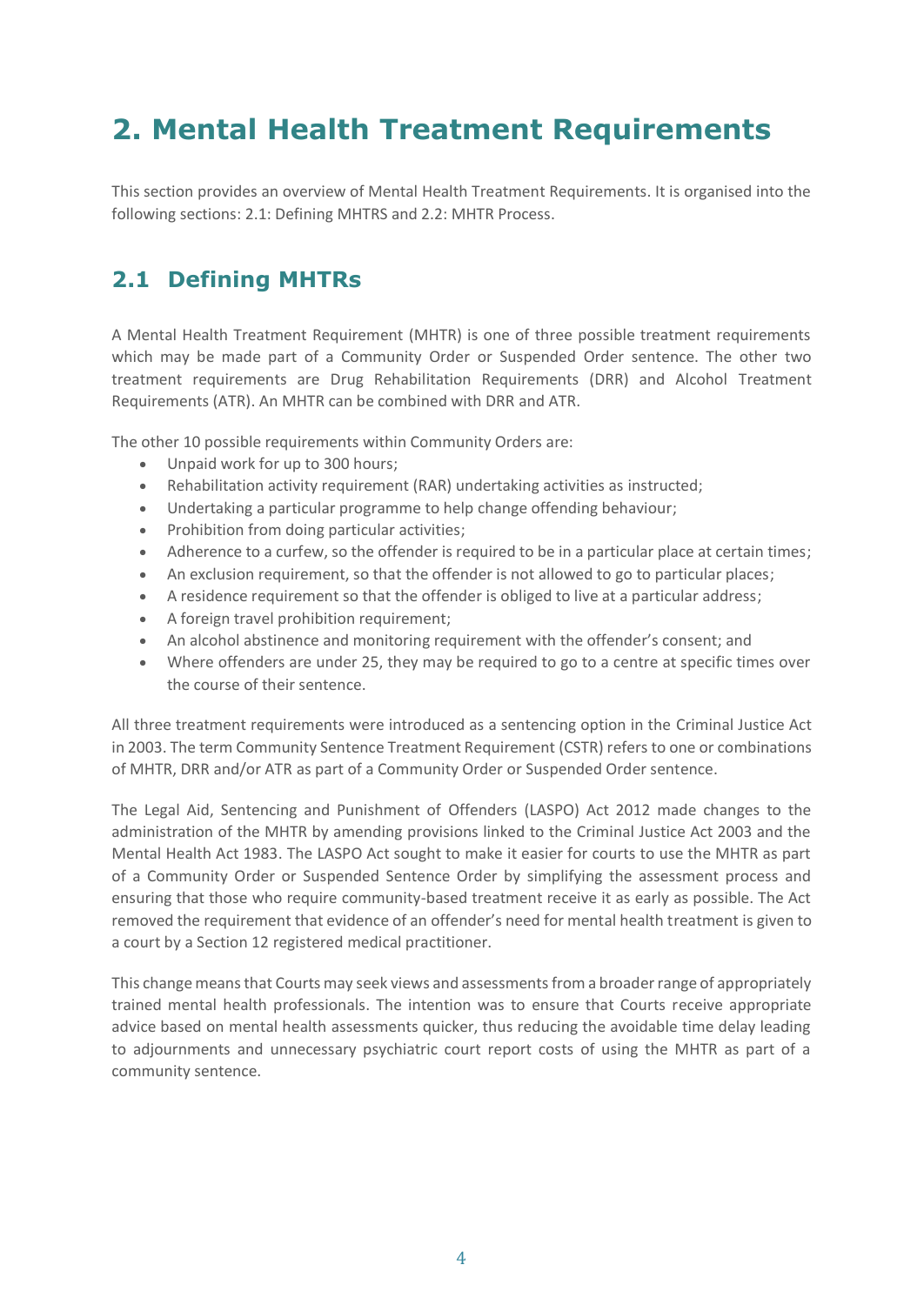#### *Guiding Principles, Aims and Objectives*

#### *Guiding principles*

The CSTR Programme services in any given area will operate under six guiding principles. These are to:

- 1. Provide an exemplary assessment for all eligible referred adult offenders (18 years and over who consent to ATR/DRR/MHTR) ensuring the service is accessible to the most disadvantaged.
- 2. Operate within the CSTR Operating Framework.
- 3. Take an inclusive approach, recognising the complex needs of all adults in contact with the CJS including mental health, neurodevelopmental disorders, acquired brain injury, personality disorder, substance misuse issues irrespective of their protected characteristics as defined under the Equality Act 2010.
- 4. Provide high quality information to key decision makers across the criminal justice pathway including the police, courts, probation, health, education, substance misuse and Youth Offending Teams (YOTs in transition to adult services).
- 5. Signpost to social support to ensure individuals engage with treatment until an appropriate discharge point is reached.
- 6. Ensure the CSTR workforce are adequately qualified to support all adults sentenced to a CSTR, are closely aligned, reflect and understand the needs of the local population.

#### *CSTR Programme Aims*

- Reduce offending/re-offending, by improving the health and social outcomes through rapid access to effective individualised treatment requirements (which if appropriate, and without up tariffing<sup>1</sup>, may include more than one treatment requirement).
- Provide alternatives to short custodial sentences for offenders by providing access to treatment which addresses the underlying cause(s) of the offending behaviours.
- Improve health and social care outcomes by providing evidence-based interventions, alongside GP registration and supported access to appropriate community services, as necessary.

 $1$  Up tariffing = increasing the sentence to accommodate the order requirements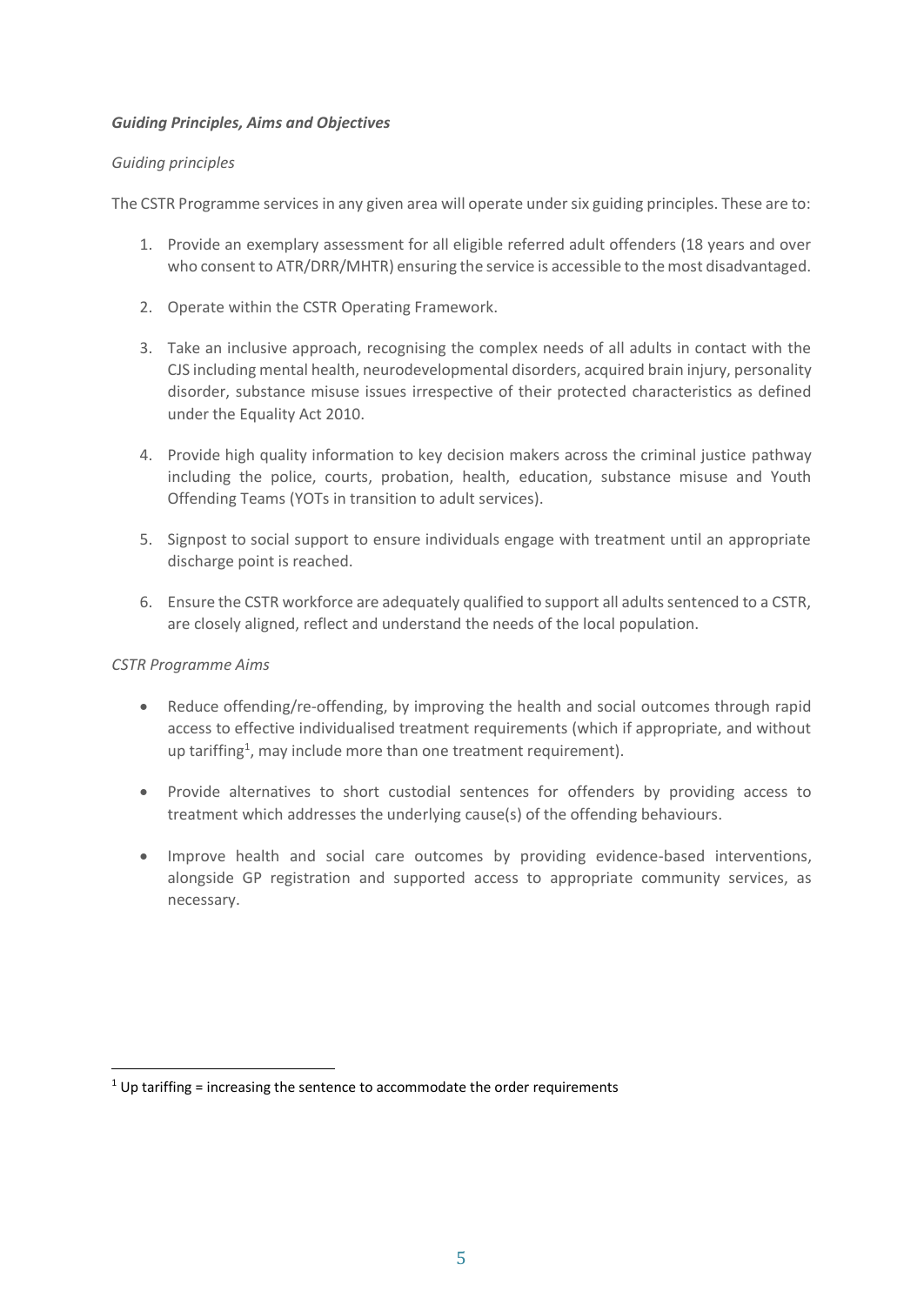- Providing accessible services which enable engagement for all eligible individuals irrespective of their protected characteristics as defined in the Equality Act 2010, including neurodevelopmental disorders and acquired brain injury<sup>2</sup>.
- Strive for sentencing on the day where possible by providing assessment reports to inform pre-sentence reports.
- Enable access to community services through individualised support for individuals both during and after the community sentence irrespective of their protected characteristic.
- Ensure consistency of service provision within all new and existing CSTR Programme sites and develop to align to local services and population by the publication of the CSTR operating framework and corresponding documents, best practice sharing across the sites and support from the CSTR Programme team.

**A secondary aim is to raise awareness** for judges, magistrates, legal advisers and representatives, probation and the police of the high numbers of individuals with mental health and neurodevelopmental disorders, personality disorder and substance misuse conditions across the criminal justice pathway, including information on individuals with protected characteristics (as defined in the Equality Act 2010) who may be suitable for a CSTR.

#### *Objectives*

To achieve these aims CSTR sites will provide:

- Rapid access (where possible) to appropriate and effective assessment/interventions which may be integrated or sequenced alongside other community orders or treatment requirements.
- Services which meet the needs of all individuals irrespective of their protected characteristics as defined in the Equality Act 2010.
- Evidence based psychological interventions by skilled mental health practitioners to promote wellbeing and recovery who are cognisant and aligned to the needs of the local community.
- A local process map to ensure that all partners and stakeholders are clear of their roles and responsibilities for providing and accessing speedy CSTRs.
- A clinically led dedicated MHTR intervention service, following consent/agreement for the MHTR by the client. A case formulation will be completed along with practitioner supervision (see Clinical

<sup>&</sup>lt;sup>2</sup> There is increasing awareness of neuroscience findings that indicate brain development continues into early adulthood resulting in young adults having different thinking styles and needs compared with older adults. To be effective, CSTR programmes need to be aware of this difference and able to adapt to meet the different needs of young adults.

<https://www.barrowcadbury.org.uk/wp-content/uploads/2018/04/Young-adult-courts-CJI.pdf> <http://www.revolving-doors.org.uk/file/2451/download?token=XT3bl7VL>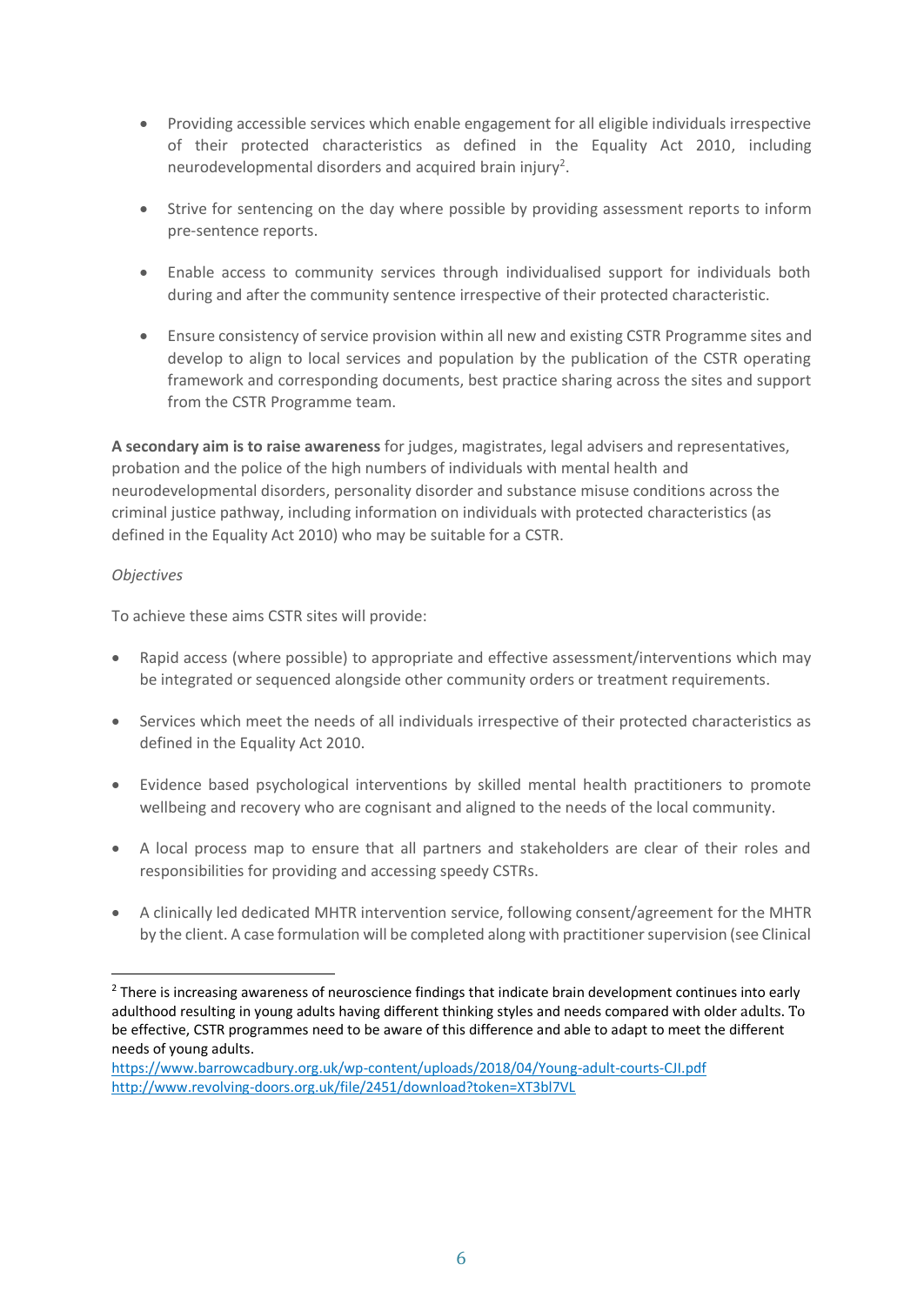Leads Guidance). Clinical Leads will be appointed through the CSTR contracts to maintain clinical oversight (see Appendix 2 for more detail of the role of the Clinical Lead).

- A pathway/process for on the day DRR/ATR assessments, with clearly defined responsibilities for on-going management of any relevant requirement, including those combined with MHTRs.
- Timely access and referral into ongoing support after sentencing.
- Local agreements must be in place to appropriately share information to include: Probation, HMCTS, Liaison and Diversion, Health and Substance Misuse Providers and, where appropriate, Education. All information to be shared must be in accordance with data protection legislation and information sharing agreements need to be developed accordingly.
- A flexible service to maximise access taking into account the protected characteristics (as defined in the Equality Act 2010) which may previously have prevented access, also ensure flexibility around employment/education and family.
- Training to raise awareness of the mental health/substance misuse issues for magistrates, judges, legal advisers and representatives, police and probation providers. Sites should consider introducing feedback for courts regarding the effectiveness of the orders.

#### *How will this provision improve community integration?*

More individuals will experience:

- Improved access to mental health and substance misuse interventions: commissioning a CSTR service will increase the number of individuals over the age of 18 years who are assessed as suitable to receive individualised treatment/support to aid their recovery. Links with adult social care will help to ensure that those suspected of having social needs are assessed and, where appropriate, provided with support, and those with identified needs are considered.
- Improving access and outcomes to treatment for all individuals: supporting engagement for all adults taking into account their individualised requirements including protected characteristics as defined in the Equality Act 2010.
- Recovery and reduction in offending: appropriate treatment/interventions will address the individual's specific health, social and educational needs, identified through proactive engagement by appropriately qualified practitioners.
- Improved physical health: many individuals will not be registered with a GP, which can place an unnecessary burden on A&E, out of hours' and other emergency health services. The CSTR services would encourage GP registration, enabling improved physical health care and access to screening, continuity of prescribed medication etc.
- Effective care and support: individuals in contact with Criminal Justice Services (CJS) may have experienced years of trauma, abuse and victimisation with little care and support from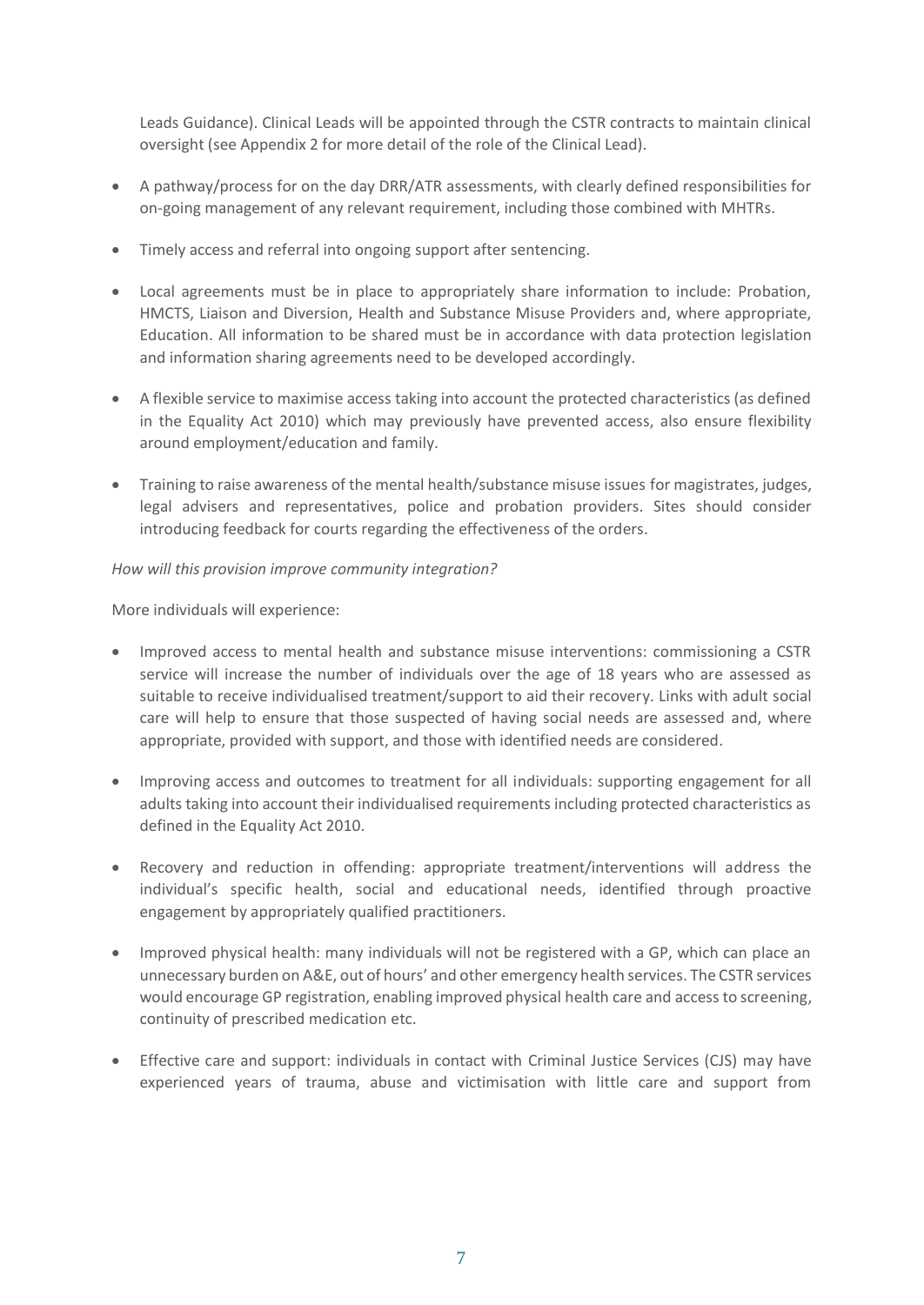appropriate services. They may have poor experiences of health, social services and may be reluctant to engage positively with staff. By addressing their mental health, substance misuse and social needs effectively and sensitively, individuals are more likely to engage in treatment and support.

- Development of a trusting relationship with shared goals is an essential step that needs to occur before mental health/substance misuse and social needs can be addressed.
- Reduced stigma and discrimination: ongoing awareness and training is a key element in reducing stigma and discrimination. CSTR services recognise that mental health, substance misuse and physical health are inseparable and inter-related. All vulnerabilities must be mainstreamed to remove all forms of stigma and discrimination to ensure all individuals are treated sensitively and enable access to mainstream services.
- Avoidable harm to themselves or others: assessment of risk is a key component of the CSTR services. Health and Justice staff will work closely together to develop a shared understanding of risk as it relates to mental health/substance misuse and criminogenic behaviors. Staff will be appropriately trained to provide support and interventions. Appropriate interventions will be put in place if levels of risk are raised.

#### *Eligibility for an MHTR*

The MHTR is intended for the sentencing of offenders convicted of an offence(s) which is below the threshold for a custodial sentence and who have a mental health problem which does not require secure in-patient treatment.

Before sentencing an individual to a MHTR, the court must be satisfied that:

- 1. The mental condition of the offender requires treatment and may be helped by an intervention, but does not warrant making a hospital or guardianship order (within the meaning of the Mental Health Act 1983);
- 2. Arrangements have been or can be made for the offender to receive an intervention as specified in the order; and
- 3. The offender agrees and gives consent to receive an intervention for their mental health condition.

An individual is eligible for an MHTR if they meet the following criteria:

- $\bullet$  18 years +;
- The offender has expressed a willingness to comply and consents to the requirement (if someone does not consent then other sentencing options will be considered by Probation and Judiciary);
- The offence falls into Community or Suspended Sentence Order range, where the offender pleads guilty or is found guilty after trial;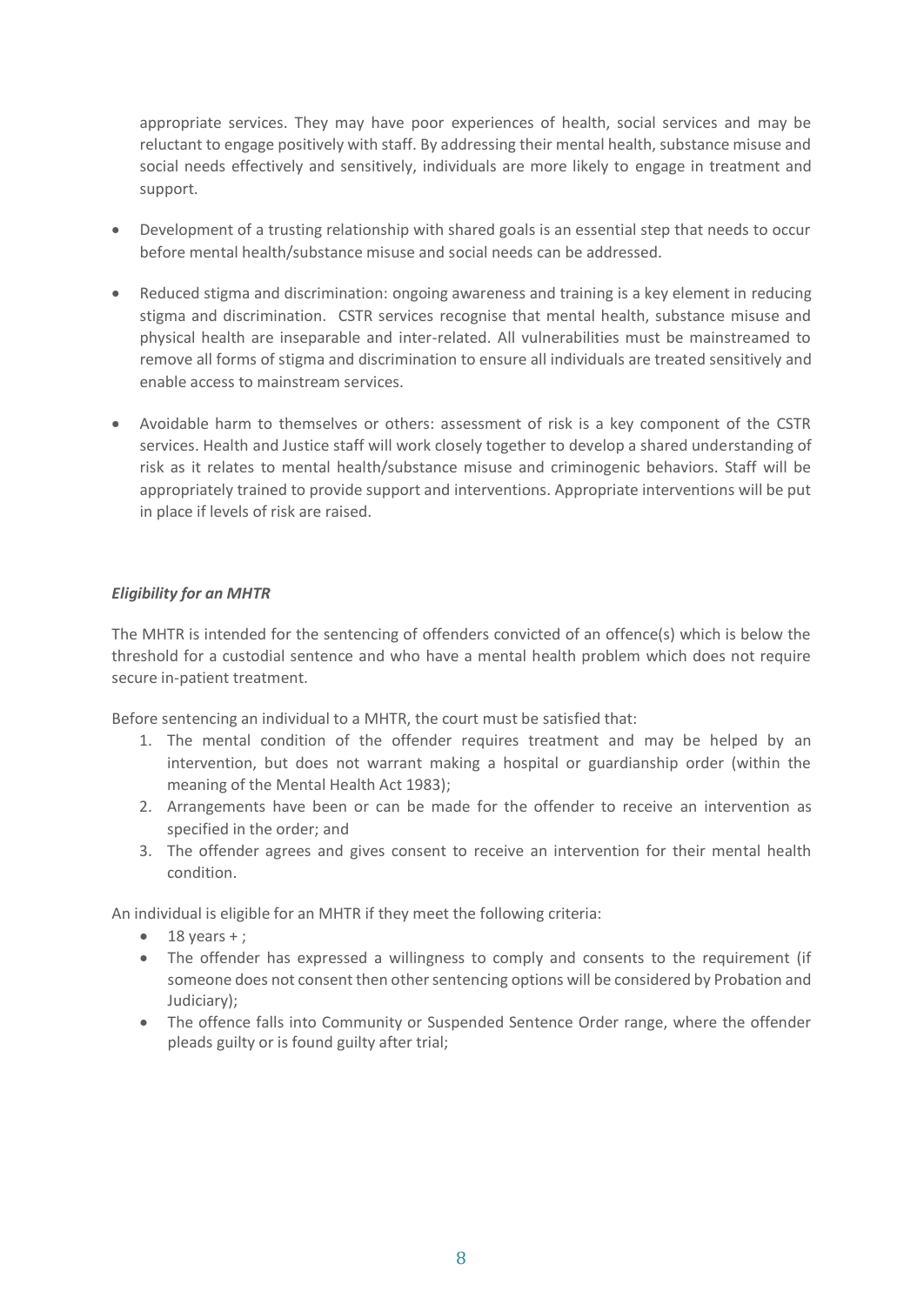- The offender has a mental health condition that can be addressed either in a community setting or as an outpatient in a non-secure setting, but does not warrant use of the Mental Health Act 1983;
	- o This includes those with Mental Health (from depression/anxiety through to secondary care mental health issues), Personality Disorder difficulties neurodevelopmental disorders (e.g. ASC and ADHD) and/or acquired brain injury will not be excluded.

Reasonable adjustments will be made to accommodate individual needs and no individual shall not be discriminated against based upon any protected characteristics in line with the Equality Act (2010). There is no need for a medical or psychiatric report evidencing that the person is suffering from a mental disorder prior to putting the person forward for consideration of a MHTR.

- o Individuals subject to these requirements may have several vulnerabilities, including mental health, substance misuse, autism, learning/communication difficulty
- o Adjustments will be made to ensure that the services are accessible to individuals subject to these requirements (e.g. easy read, information available in relevant languages, treatments offered in suitable and accessible locations (inc. telephone and virtual) taking into account physical/mental health requirements and individual circumstances)
- o Childcare and general caring responsibilities will be taken into consideration.
- o Supported engagement to ensure equality of service is provided irrespective of the presenting protected characteristic.

As with all clients coming through the courts, if they live and reside within the post code area that the CSTR site is operating and there is a General Practitioner (GP) who is willing to register them before commencement of treatment/intervention, and they have been assessed as suitable and provided consent which has been approved by the CL; then there should be no reason why CSTR cannot be offered. It is expected, however, that individuals will be registered with a GP before commencement of the MHTR intervention.

As GP registration is a pre-requisite condition of an MHTR being used, the National Probation Service is responsible in pre-sentence reporting to ensure in advance that this condition is met and to advise the court on this matter.

#### *Who is suitable for an MHTR?*

The MHTR is intended as a sentencing option for offenders who suffer from a low to medium level mental health problem which is assessed as being suitable for a mental health intervention in the community. Specifically, this means those offenders who do not require secure in-patient treatment and whose offending behaviour may be positively affected by mental health intervention in the community. This will be dependent upon the recommendations of the mental health assessment.

Whilst offenders are assessed using different psychometric assessment tools (such as the CORE-10, CORE-34, PHQ-9, GAD-7 etc.) by the MHTR practitioner, the decision to recommend an offender for an MHTR is determined by the professional judgement of the Clinical Lead. The use of the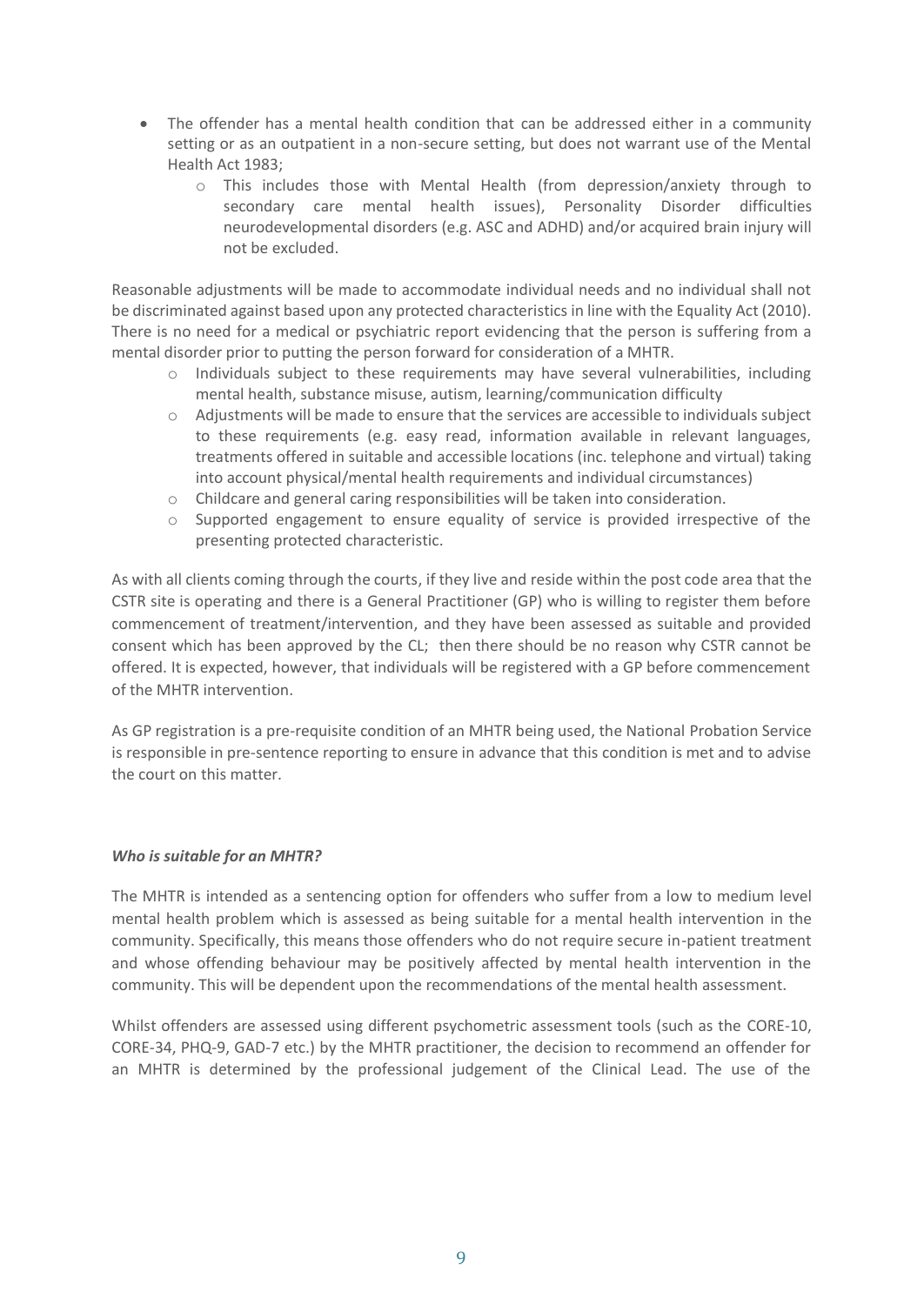psychometric tools, therefore, are to support the practitioner to identify mental health needs and their effects on the offending behaviour of the individual.

It is important that assessments consider each individual on a case-by-case basis, considering their full circumstances and demographic factors (such as gender, age, ethnicity etc.).

#### *Difference between Primary and Secondary Mental Health Treatment Requirements*

It is recognised that most individuals who are sentenced to an MHTR do not reach the clinical threshold for mental health treatment in secondary care. However, having a secondary care mental health issue does not necessarily exclude eligibility for a MHTR. For instance, if their offence was not related to their secondary mental health issue, they may still be eligible for a MHTR. Therefore, each individual should be assessed in accordance with the process outlined in Section 2.2.

**Primary care mental health services**: The majority of individuals sentenced to an MHTR do not reach the clinical threshold for mental health treatment in secondary care, but experience high levels of stress, anxiety and depression. The testbed sites have demonstrated that the addition of clinically supervised mental health practitioners providing assessment in court and 1:1 short, individualised psychological interventions has been appropriate and effective in delivering primary care MHTRs. In many areas no such service currently exists.

**Secondary care mental health services:** When an individual's mental health condition reaches the threshold of secondary care services. The individual may, at the time of the offence, already be referred or accepted for treatment but may have failed to attend. This provision should already be provided through locally commissioned frameworks for secondary care.

The following criteria are used to identify individuals suitable for Secondary care mental health services:

- 18 years or over;
- Service user understands the requirement and consents to the treatment component;
- Sustained a conviction for any offence which falls into Community or Suspended Custodial Sentence range;
- Meets the local criteria for being in the Care Programme Approach (CPA) (refer to CPA policy or its proposed replacement the Community Mental Health Framework<sup>3</sup>);
- Severe and enduring mental health conditions /or a high degree of clinical complexity;
- Significant history of severe distress/instability;
- Longer term mental health problems characterised by unstable treatment adherence and requiring proactive follow up;
- Requires multiple service provisions from different agencies;

<sup>3</sup> [https://www.england.nhs.uk/wp-content/uploads/2019/09/community-mental-health-framework-for](https://www.england.nhs.uk/wp-content/uploads/2019/09/community-mental-health-framework-for-adults-and-older-adults.pdf)[adults-and-older-adults.pdf](https://www.england.nhs.uk/wp-content/uploads/2019/09/community-mental-health-framework-for-adults-and-older-adults.pdf)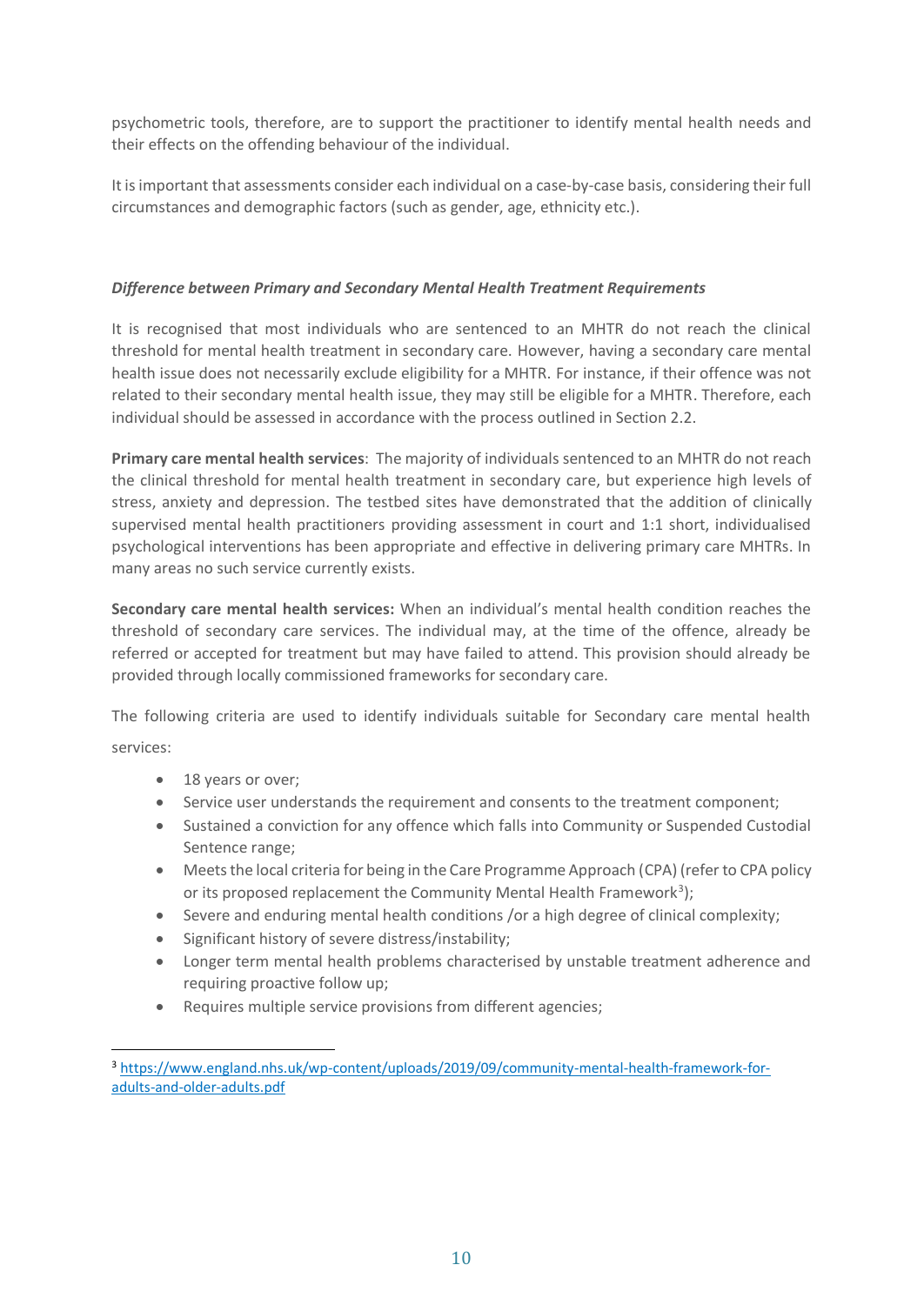- Risk of harm to self or others and this risk exceeds what can be managed in primary care
- Requires active treatment;
- The degree of mental health difficulties significantly impacts on their daily functioning; and
- Individuals with low levels of symptoms (see HONOS clusters 1,2 or 3) are, if a community health treatment requirement is thought necessary, probably more likely to benefit from a primary care order. If this proves insufficient a secondary care order may be considered.

Please refer to the *Secondary Care MHTR Guidance* for a comprehensive overview.

### **2.2: Overview of MHTR Process**

This section details the MHTR process, providing information on each stage.

The MHTR process is illustrated in Figure 1.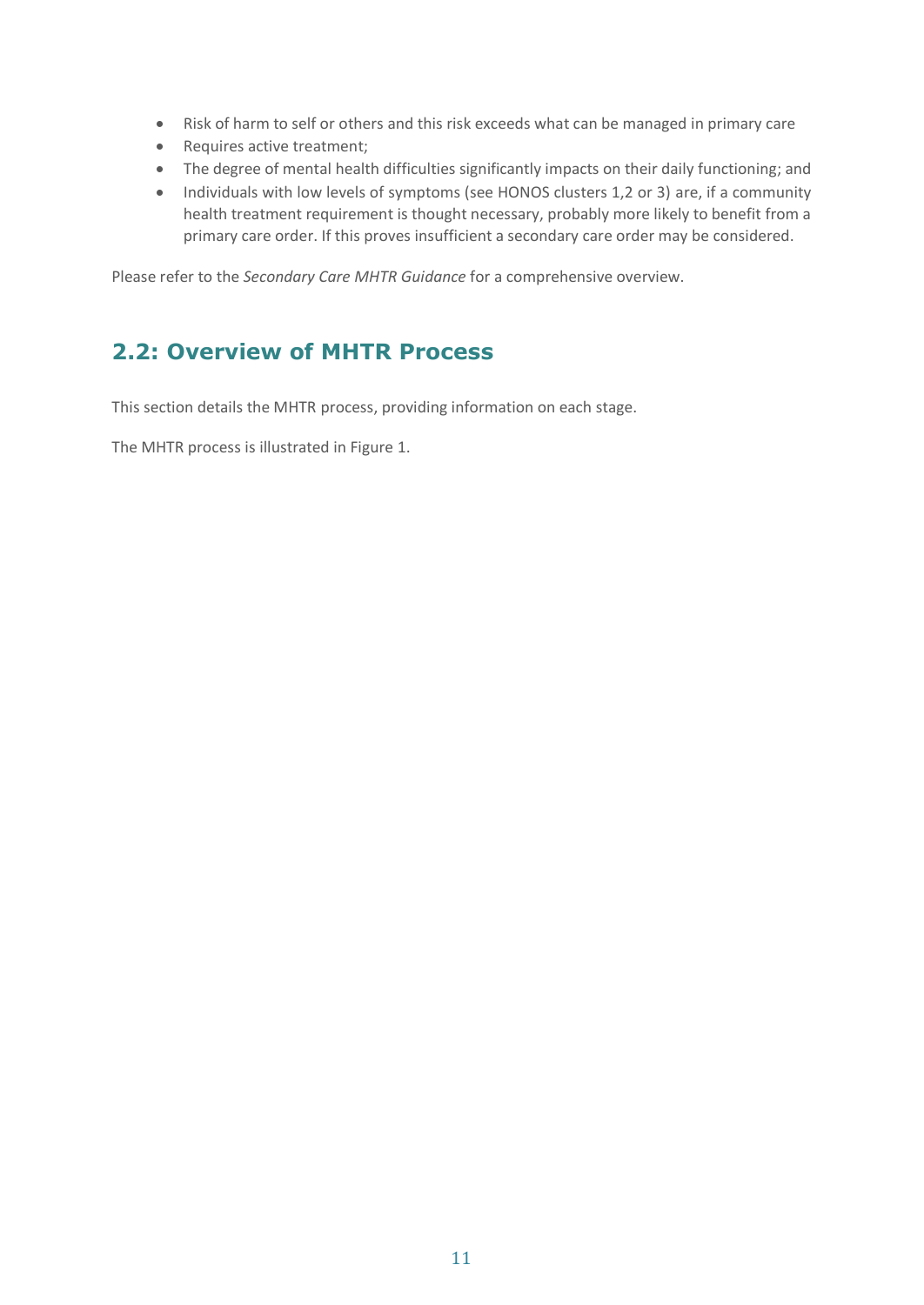#### **Figure 1: MHTR Process**

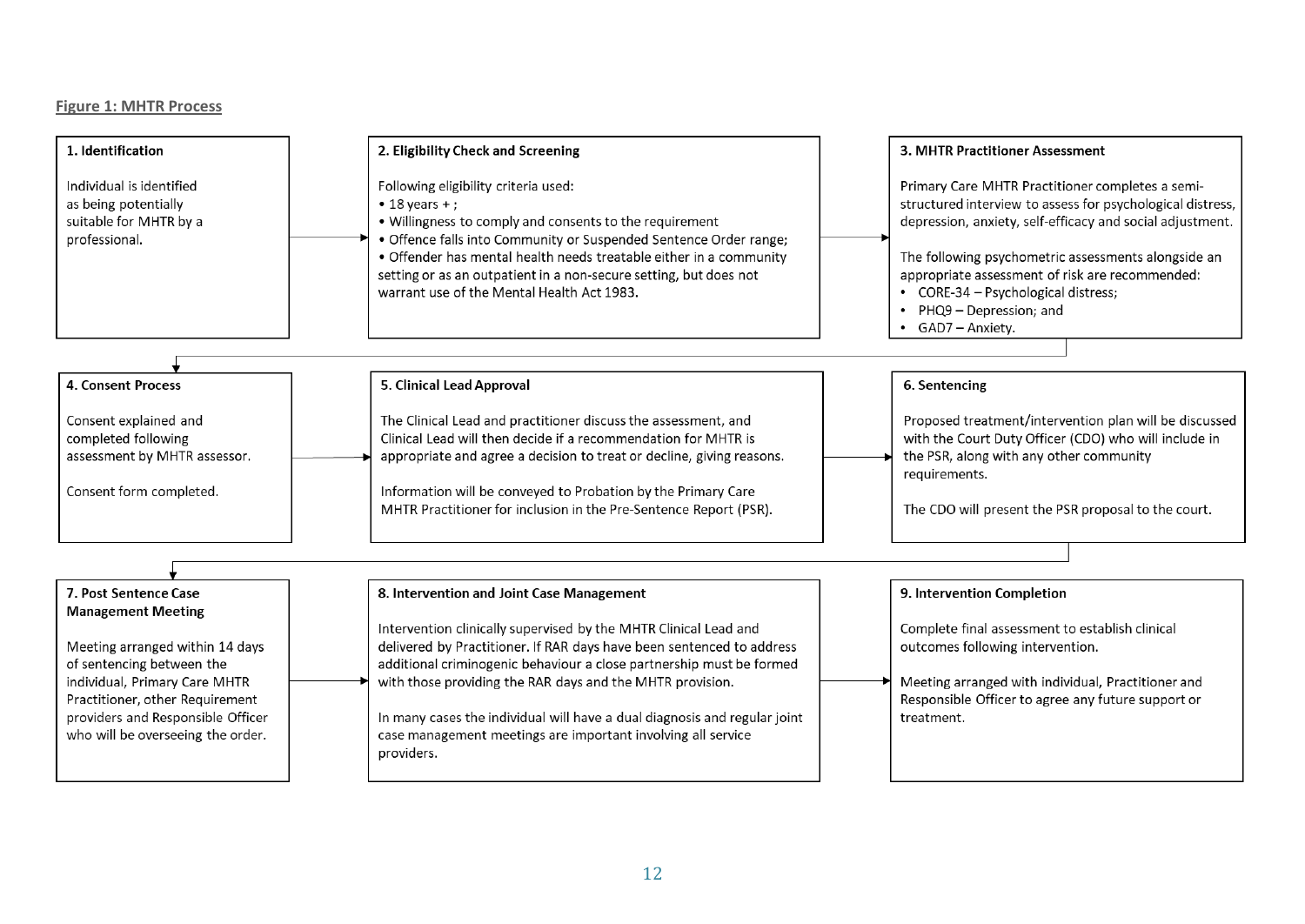#### *MHTR Process Stages*

#### **1. Identification:**

Referrals can be made by different parties working across the criminal justice system including:

- Police custody officers
- Probation (both NPS/CRC)
- Legal representatives
- Liaison and Diversion staff
- Court staff
- Substance misuse services
- Community mental health services
- Self-referrals
- Carers and family members
- Appropriate adults

A probation single point of contact will be made available for all pre and post sentence queries along with telephone number/email to all relevant services. The service will proactively work with agencies to ensure that practitioners understand who can be referred and the process for referral.

#### **2. Initial Screening:**

The individual will be assessed using the agreed assessment tools either in police custody (typically undertaken by L&D team) and/or in court (could be undertaken by Probation, L&D, or dedicated CSTR worker or practitioner). The individual is assessed for: signs of mental ill health, substance misuse, social issues and other vulnerabilities (inc. housing, finance, relationship issues, work /education) and GP registration.

If screens do not indicate CSTR suitability but the individual requires support in other areas such as those outlined above, the individual can be further assessed by L&D and supported into appropriate local services.

If screened and the score indicates a likelihood of psychological distress, the Court Duty Officer (CDO) will be informed, and the mental health providers notified once a plea has been taken. Consideration to be given to support the people in court, depending on level of vulnerability, assessor to discuss with CDO.

As with all clients coming through the courts, if they live and reside within the post code area that the CSTR site is operating and there is a General Practitioner (GP) who is willing to register them before commencement of treatment/intervention, and they have been assessed as suitable and provided consent which has been approved by the CL; then there should be no reason why CSTR cannot be offered. It is expected, however, that individuals will be registered with a GP before commencement of the MHTR intervention.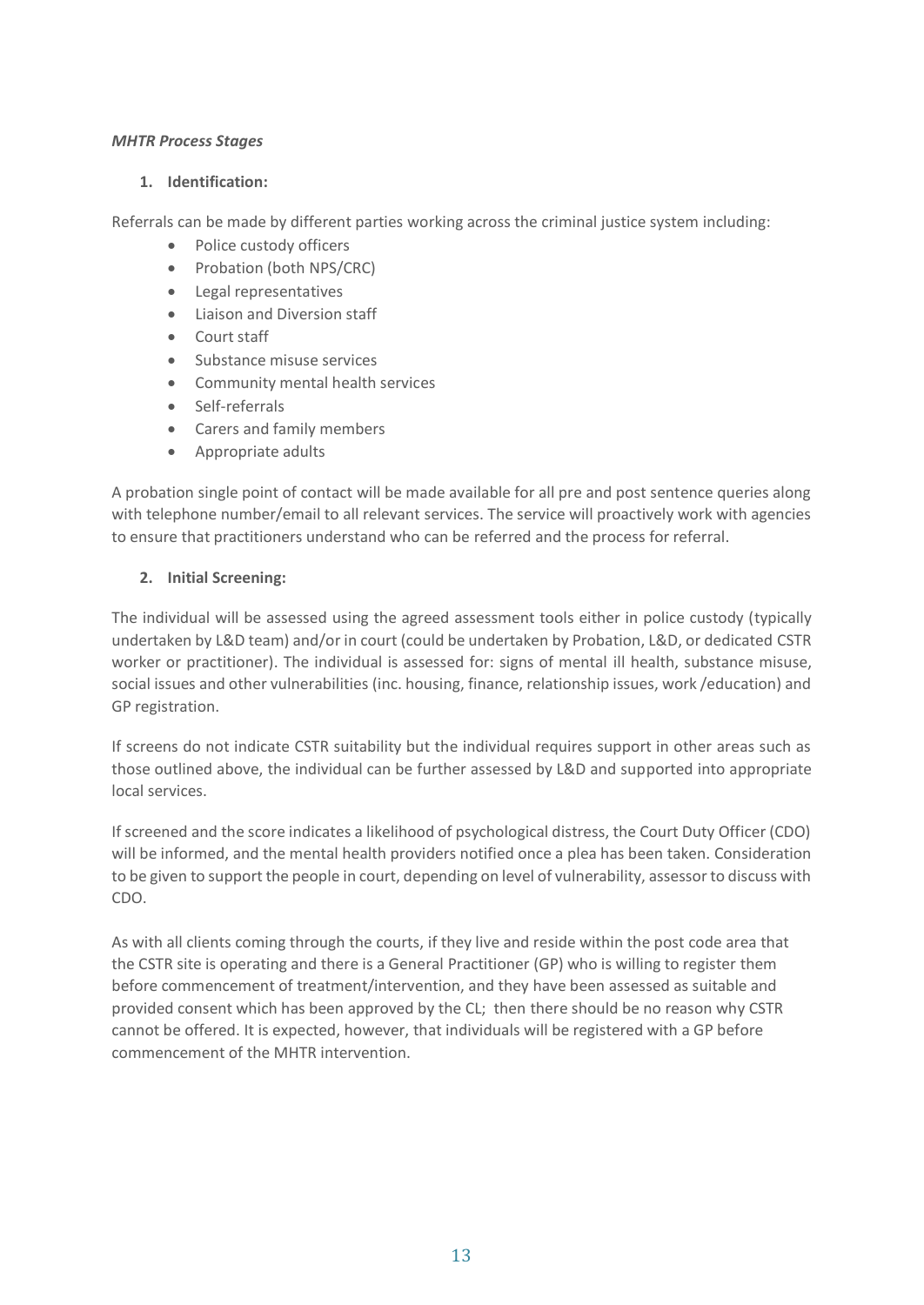As GP registration is a pre-requisite condition of an MHTR being used, the National Probation Service is responsible in pre-sentence reporting to ensure in advance that this condition is met and to advise the court on this matter. The recommended screening tools which may act as a trigger for further assessment include:

- Kessler-10
- CORE-10
- CORE-34

#### **3. MHTR Practitioner Assessment:**

The MHTR Practitioner Assessment will be typically completed by an Assistant Psychologist or other trained professional. Where possible, it is preferable that the Practitioner who delivers the intervention completes the MHTR Practitioner Assessment.

#### Please see **Appendix 1 for Example of MHTR Practitioner Assessment Template**.

The practitioner will use a semi-structured interview that focuses on engagement, motivation, factfinding and captures a range of data including mental health and forensic history, current involvement in treatment, use of medication, and life problems.

Psychometric assessments will screen for psychological distress, depression, anxiety, self-efficacy and social adjustment. The outcome of the assessment interview would determine the appropriate psychological intervention or signposting to other services.

The recommended psychometric assessments alongside an appropriate assessment of risk include:

- CORE-34 Psychological distress
- PHQ9 Depression
- GAD7 Anxiety

Other psychometric assessments may be completed on a case-by-case basis determined by the professional judgement of the Clinical Lead or Primary Care MHTR Practitioner based on needs and presentation of the individual.

Additional questions and information gathering through semi-structured interview may include:

- Speech and communication needs
- Identification of vulnerabilities including history of trauma and abuse
- Drug and alcohol issues
	- o What is the impact of any drug and alcohol use on the ability to engage with psychological work?
- Social circumstances (including relationships inc. childcare, leisure requirements, daily living, educational and occupational needs, employment/vocational needs, housing, finance)
	- o Briefly enquiry about: Childhood, Education, Family system, Employment, Relationships and Support networks
- Identification of cultural, age and gender needs
- Physical health needs management of physical health conditions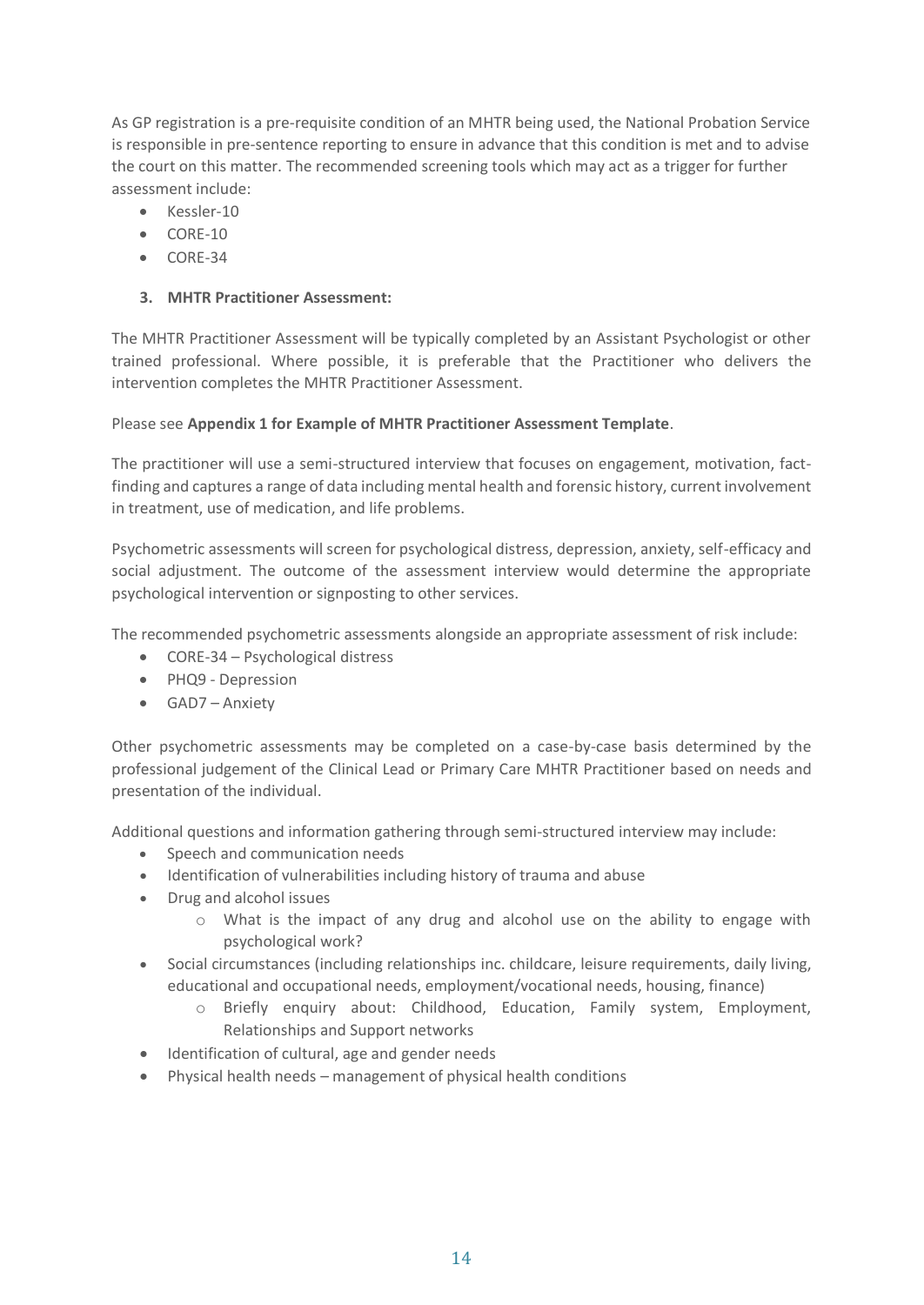- Medication medication history including allergies
	- o Check current medication use
- **Previous forensic history** 
	- o Other agencies/ services currently helping you and your family with your problems?
	- o What previous help/therapy have you had for your mental health and wellbeing? What helped?
	- o Is there an existing diagnosis including co morbidity?
- Risk assessment
	- o Any current or past thoughts of self-harm, suicide. If so, a more detailed assessment of this specific risk must be completed and result in a crisis plan being developed.
	- o Any safeguarding concerns (inc. gang issues, exploitation, modern slavery)? If so, follow organisational policy.
- What are your MHTR goals?
- What is the main problem /difficulty affecting you?
- Have there been times when things have felt better? Enquire about helpful coping techniques?
- Are there any barriers to attendance? Consider childcare arrangements, COVID-19 restrictions; access to communication devices; gang affiliations etc.
- Is there anything you feel might be important or relevant that we haven't discussed?

The Practitioner will then explain the MHTR process and if suitable will gain consent (see step 4) for the order to be proposed. All materials will be translatable and/or available in an easy read format.

If any of these processes identify co-existing mental health and substance misuse issues the assessor will liaise with the substance misuse providers (if in court) or the CDO to discuss appropriateness of assessment for a combined CSTR (MHTR/DRR or MHTR/ATR).

#### **Recommendation from Practice:**

*The focus in the assessment process should be on inclusion criteria and the benefits of an MHTR for the individual rather than exclusionary factors.*

#### **Recommendation from Practice**

*Assessment where possible should be completed on the day of Court attendance, in a private room. A brief explanation of MHTR should be provided, with an appreciation of likely heightened anxiety due to the circumstances of being in Court. Where possible, the assessment should be completed by the practitioner that will be delivering the intervention if sentenced, but this cannot always be the case, so the person should be notified of this possibility*.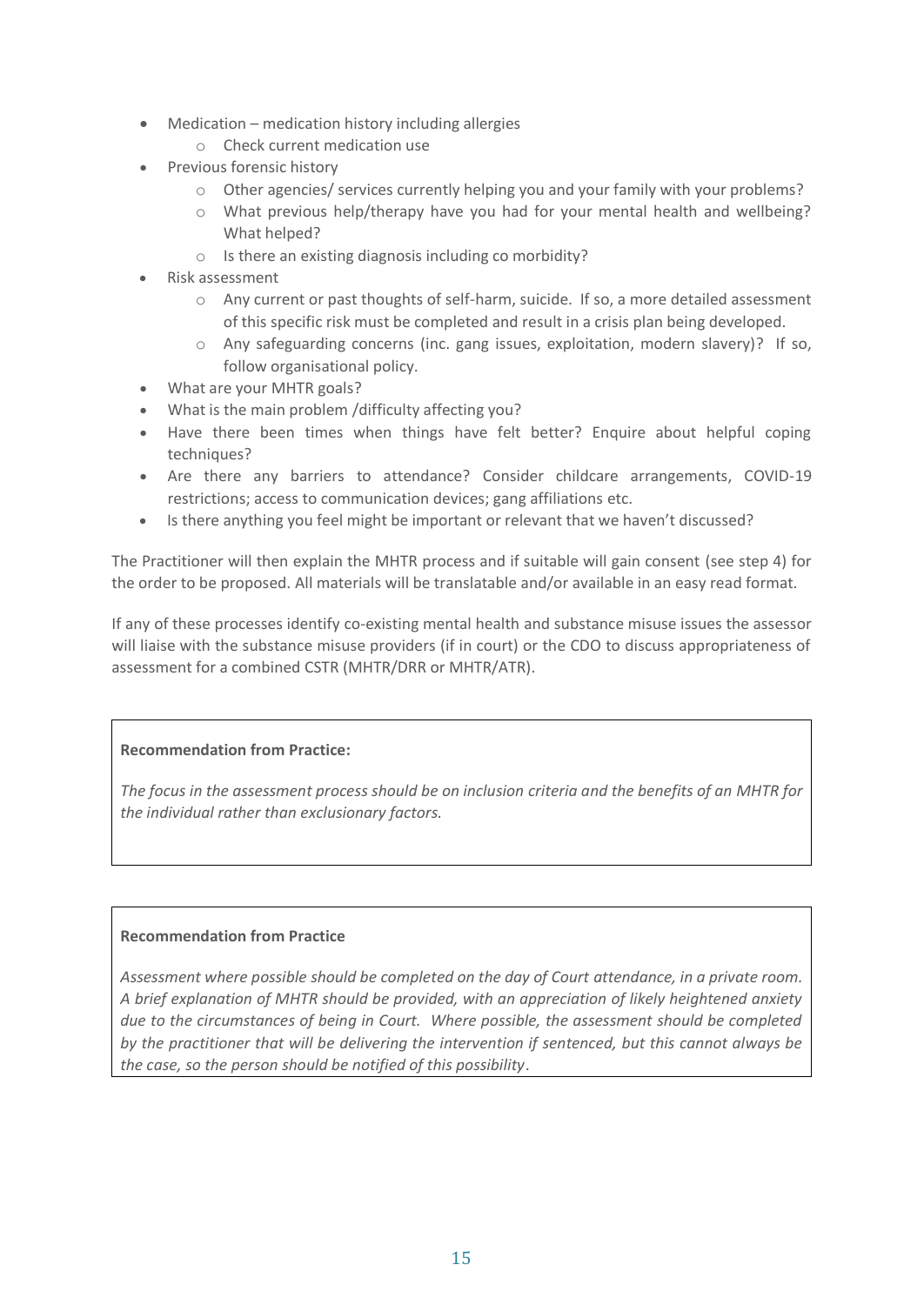#### **4. Consent Process:**

Consent explained and completed following assessment by MHTR assessor.

Assessor will fully explain the MHTR treatment including: What will be expected, and it is their choice to engage. However, if they do not engage once MHTR is ordered then their case will be discussed with Probation who will contact the individual and explain next steps, which could include Breach and return to court.

#### Please see **Appendix 2 for Example of Combined Consent**

#### **Recommendation from Practice**<sup>4</sup>

"*An issue for obtaining consent for treatment from defendants arises out of stigma. Public acknowledgement of a mental health condition is still perceived to carry social stigma which may hinder the consensual uptake of an MHTR by offenders. To prevent the need for public acknowledgement of mental health problems which may lead to refusal to accept an MHTR, the court may choose to have the details of the MHTR agreed in private prior to the court hearing. The offender manager, health professional and the defendant can agree inclusion of a requirement and the court may then subsequently ratify this agreement without further details being disclosed in open court*".

#### **5. Clinical Lead Approval:**

Once consent is provided, and the assessment completed, the practitioner will contact the MHTR Clinical Lead for primary care MHTR approval and sign off.

The Clinical Lead and Primary Care MHTR Practitioner discuss the assessment, and Clinical Lead will then decide if a recommendation for MHTR is appropriate and agree a decision to treat or decline, giving reasons.

This information will be conveyed to Probation by the Practitioner for inclusion in the Pre-Sentence Report (PSR).

Please see **Appendix 3 for Example of Information from Clinical Lead Approval for PSR**

<sup>4</sup>[https://assets.publishing.service.gov.uk/government/uploads/system/uploads/attachment\\_data/file/391162](https://assets.publishing.service.gov.uk/government/uploads/system/uploads/attachment_data/file/391162/Mental_Health_Treatment_Requirement_-_A_Guide_to_Integrated_Delivery.pdf) /Mental Health Treatment Requirement - A Guide to Integrated Delivery.pdf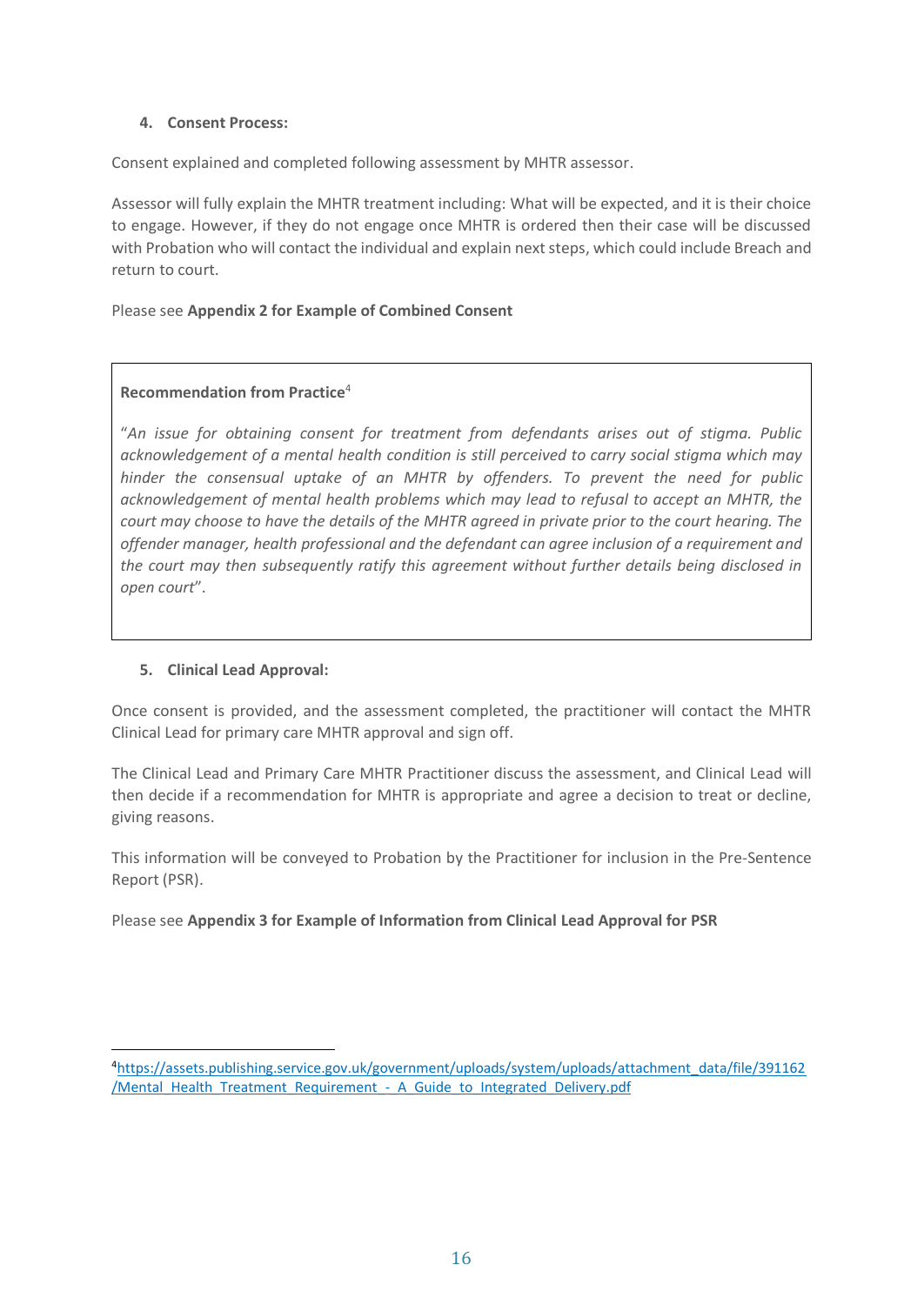#### **Recommendation from Practice**

*The practitioner telephones the Clinical Lead and goes through the assessment and a brief formulation is developed about how the defendant's mental health issues may have contributed to the offence. Decision made as to suitability for treatment, and the practitioner reports the outcome back to probation, with reasons and brief explanation for or against a recommendation for an MHTR. Probation then feeds back to the Judge*.

#### **6. Sentencing:**

The proposed treatment/intervention plan will be discussed with the Court Duty Officer (CDO) who will include in the Pre-Sentence Report (PSR), along with any other community requirements. The CDO will present the PSR proposal to the court and if MHTR included, the recommendation will inform the judiciary that consent has been gained together with a named Clinical Lead if an MHTR (and provider agreement if an ATR/DRR).

#### **7. Post Sentence Case Management Meeting:**

A meeting will be arranged within 14 days of sentencing between the individual, requirement providers and Responsible Officer who will be overseeing the order. The meeting will define appropriate delivery of the order, including communication, attendance and sequencing of treatment provision between mental health and substance misuse providers. Approximately 12 face to face MHTR sessions may be recommended by the mental health provider. If, during the CSTR delivery the individual withdraws consent for the requirement, the Order would then be returned to Court for resentence.

#### **Recommendation from Practice – Clinical Lead Advice**

"*Good partnership working is essential for successful orders. Having a prompt multi-agency meeting with the individual, probation officer, practitioner and the support worker helps to allay fears, explain what will be required and what support is needed for the individual as well as identifying challenges and barriers for progress in order to prevent breaches*".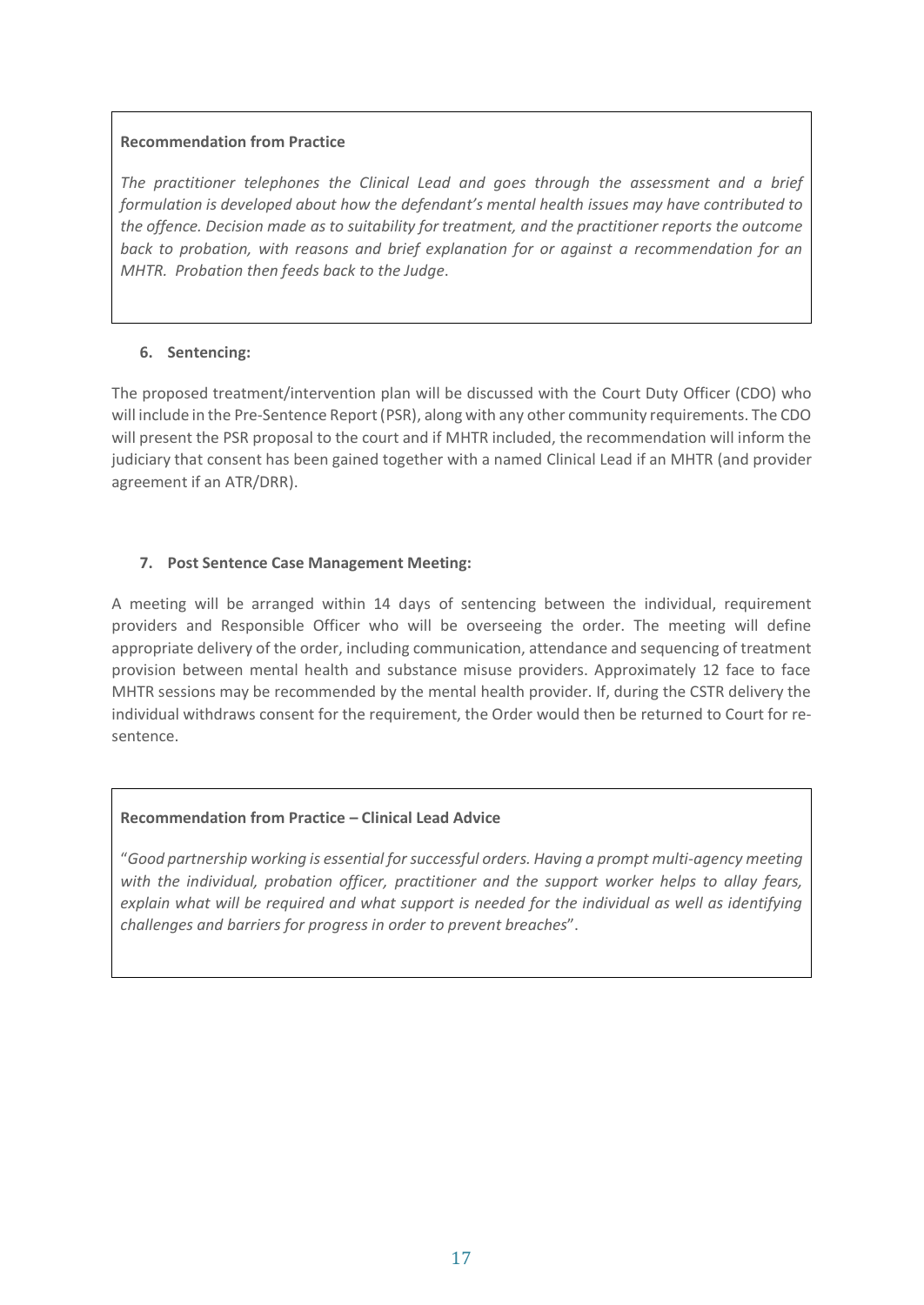#### **8. Intervention and Joint Case Management Meetings**

Once the intervention has commenced, regular meetings will be held throughout the Community Order, involving the Responsible Officer and treatment requirement delivery partners. The meetings will enable effective communication of the individuals progress and engagement with treatment. Issues of non-compliance with the Community Order or specific requirements will be communicated, allowing for shared plans to re-engage an individual. In instance where breach procedures are initiated, the Joint Case Management Meetings will allow for the sharing of evidence and information to inform judicial decision-making.

Adjustments will be made to ensure that the services are accessible to individuals subject to these requirements (e.g. easy read, information available in relevant languages, treatments offered in suitable and accessible locations taking into account physical and mental health requirements). Supported engagement to ensure equality of service is provided irrespective of the presenting protected characteristic. Specialist advice should be sought to ensure vulnerable individuals are appropriately supported to engage with services.

#### **9. Intervention Completion**

At the end of the intervention, a meeting will be held between the individual, the Primary Care MHTR Practitioner and Responsible Officer to discuss the treatment received, progress made and outline any ongoing needs. Further treatment or referrals into services will be agreed based on the individual's needs.

In the final session of treatment, an assessment will be completed to measure any change experienced by the individual.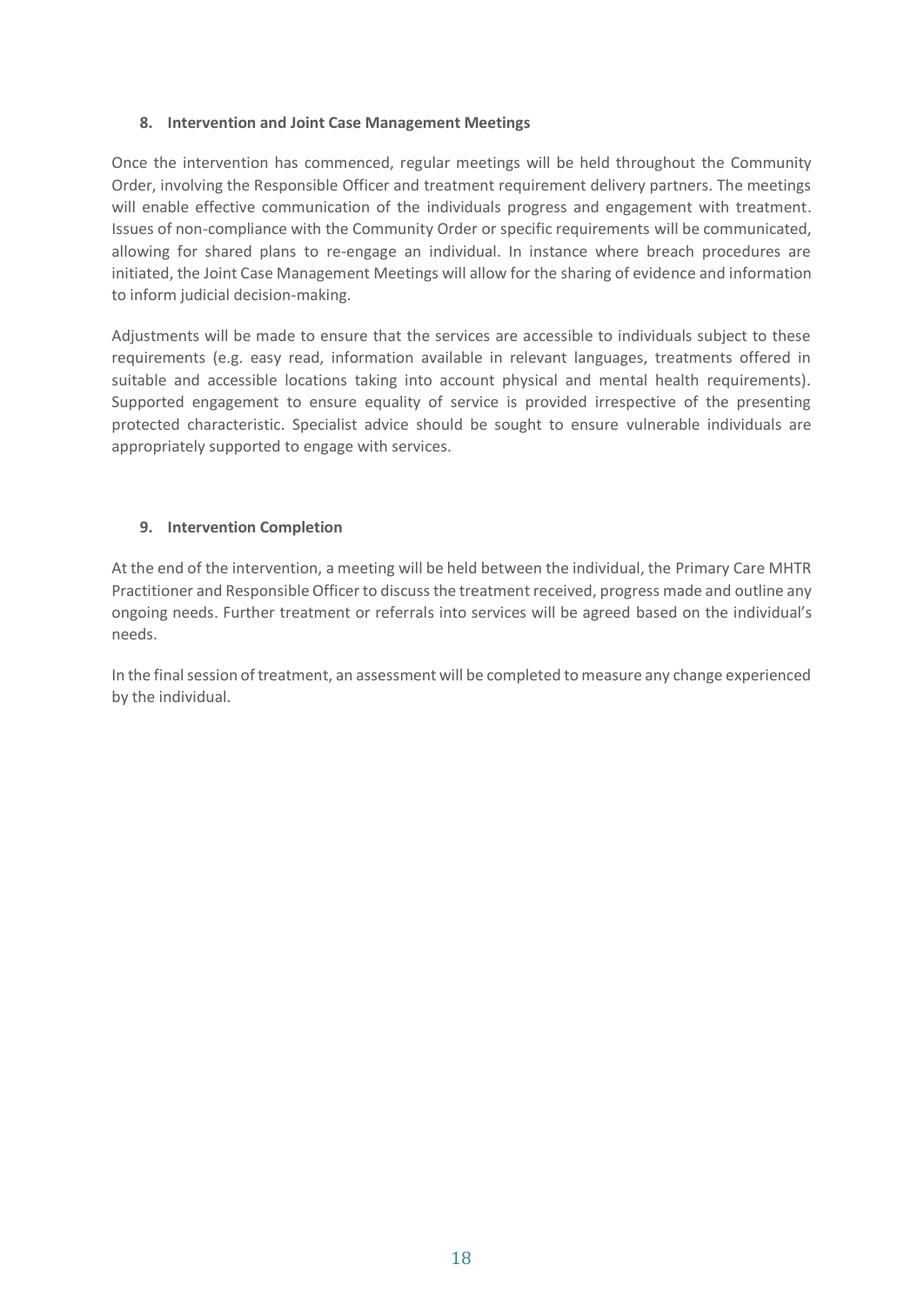## **3. MHTR Intervention**

This section provides an overview of the MHTR intervention and practice-related issues. It is organised into the following sections: 3.1: Structure and content and 3.2: Overseeing practice issues.

### **3.1: Structure and Content**

The MHTR intervention involves 10-12, 50 minute sessions across the Community Order as specified by the Court, where the individual meets with the Primary Care MHTR Practitioner overseen by the Clinical Lead. The timing of sessions within the Community Order will be determined in the Post Sentence Case Management Meeting, considering other requirements and their interdependencies.

The interventions will be individually tailored to the needs of each client and therefore will vary within and between sites. Critically, the content of each intervention should be determined in respect of issues and needs identified in the MHTR Practitioner Assessment as well as issues and needs that are identified through practice.

The intervention may typically involve skills and techniques from the following:

- Psycho education, breathing, mindfulness;
- Compassion focused therapy;
- DBT, CBT, behavioural activation;
- Acceptance and commitment therapy (ACT);
- Mindful practices; and
- Value based solution focused therapy.

Noting variation between individuals and sites, the intervention is typically structured into 3 phases:

#### **Phase 1 (Sessions 1-3): Structured introduction and formulation**

The focus in Phase 1 within the sessions is to develop a good working relationship between the client and the Practitioner, making the client feel safe and listened to with no judgement and to develop goals of the 6-month order.

Within the introductory sessions, it will likely include:

- Review of needs identified in the MHTR Practitioner Assessment;
- Identification and discussion of values, lifestyle and coping mechanisms;
- Identification and discussion of any barriers to attending or engaging in the intervention; and
- Goal setting.

It is important that the client receives a positive experience in these sessions, and they are not just further information gathering. The client needs to feel listened to and to gain some appreciation that the intervention is one that they value or will come to value. Opportunities could be explored in this session for small pieces of psycho-education or explanation, or an identification that there is something in the later programme that the individual may benefit from in that regard.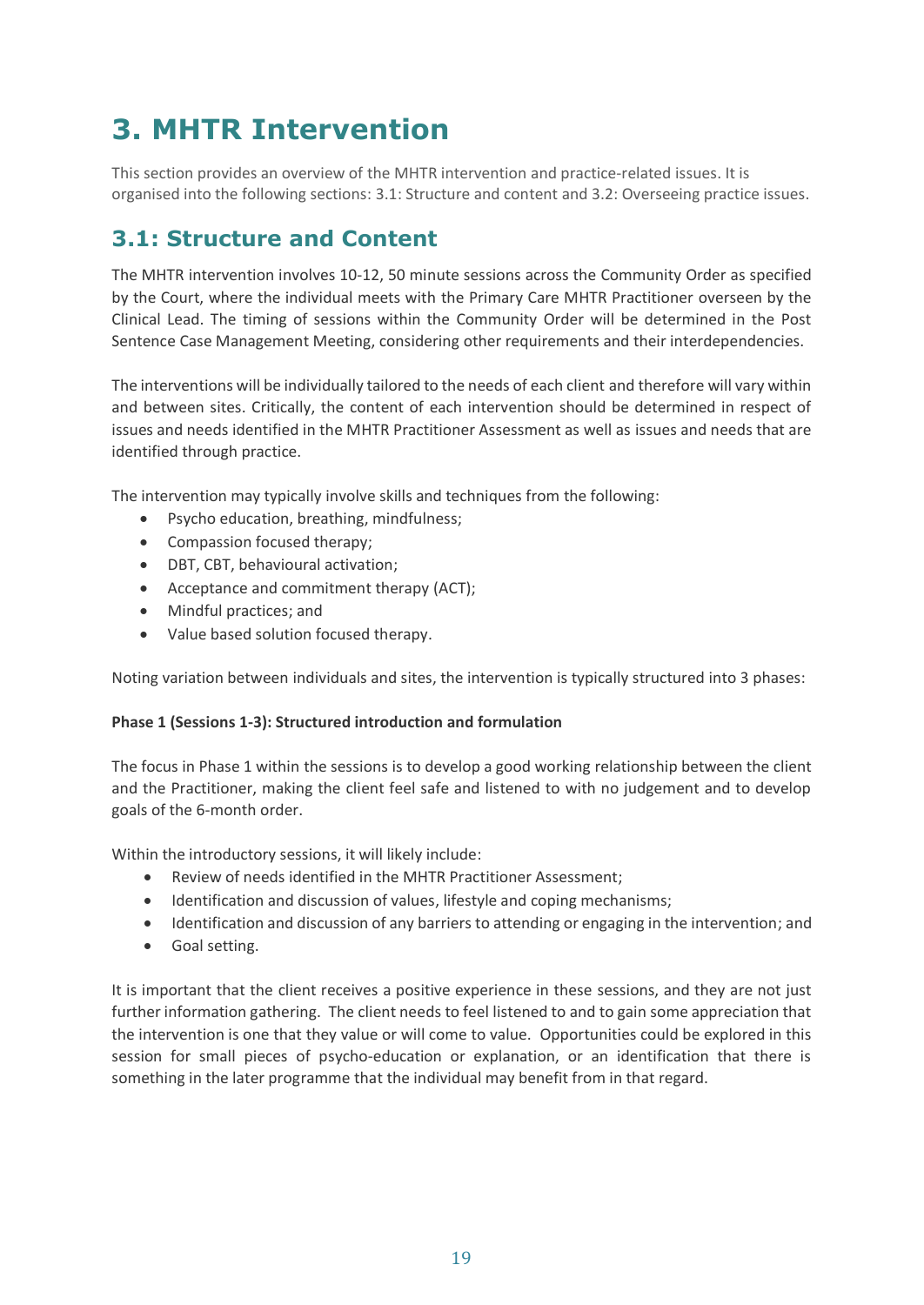#### **Recommendation from Practice – Clinical Lead Advice**

*"Sessions 1-3 are focussed on engagement, completion of full history, identification of key goals, lifestyle and values, and focus for therapy, with the development of a crisis plan if appropriate. This is also the time to focus on building a solid therapeutic relationship, based on empathy, genuineness and unconditional positive regard".*

#### **Recommendation from Practice – Clinical Lead Advice**

*"These are the assessment and formulation sessions; these may take only a single session or can take up to two if the individual requires further assessment or you think there is benefit in allowing them to discuss their difficulties in more length in session 1. Sessions 1 and 2 can also be considered 'buy-in' sessions for clients. By the end of session 2 there should be a completed formulation using the ACT model that should direct which interventions are likely to be best suited to the client's needs".*

#### **Phase 2 (Sessions 4-10): Individualised sessions to address needs**

The focus in Phase 2 within the sessions is to deliver individually tailored sessions focused on the specific needs of the individual. These sessions are focused on completing psycho education (attachment, evolution and functions of emotions) and introducing strategies to manage emotions, such as attention training and mindfulness.

The specific content of sessions will be determined by the judgement of the Clinical Lead and the available resources within the local health trust. The following list is not exhaustive, but the intervention will likely draw upon established techniques from cognitive-behavioural psychotherapy such as:

- Cognitive Behavioural Therapy;
- Compassion Focussed Therapy;
- Dialectical Behaviour Therapy
- Mindfulness;
- Functional Analysis;
- Emotional Regulation;
- Worry Management;
- Problem Solving;
- Cognitive Diffusion;
- Sleep Hygiene;
- Assertiveness; and
- Self-esteem.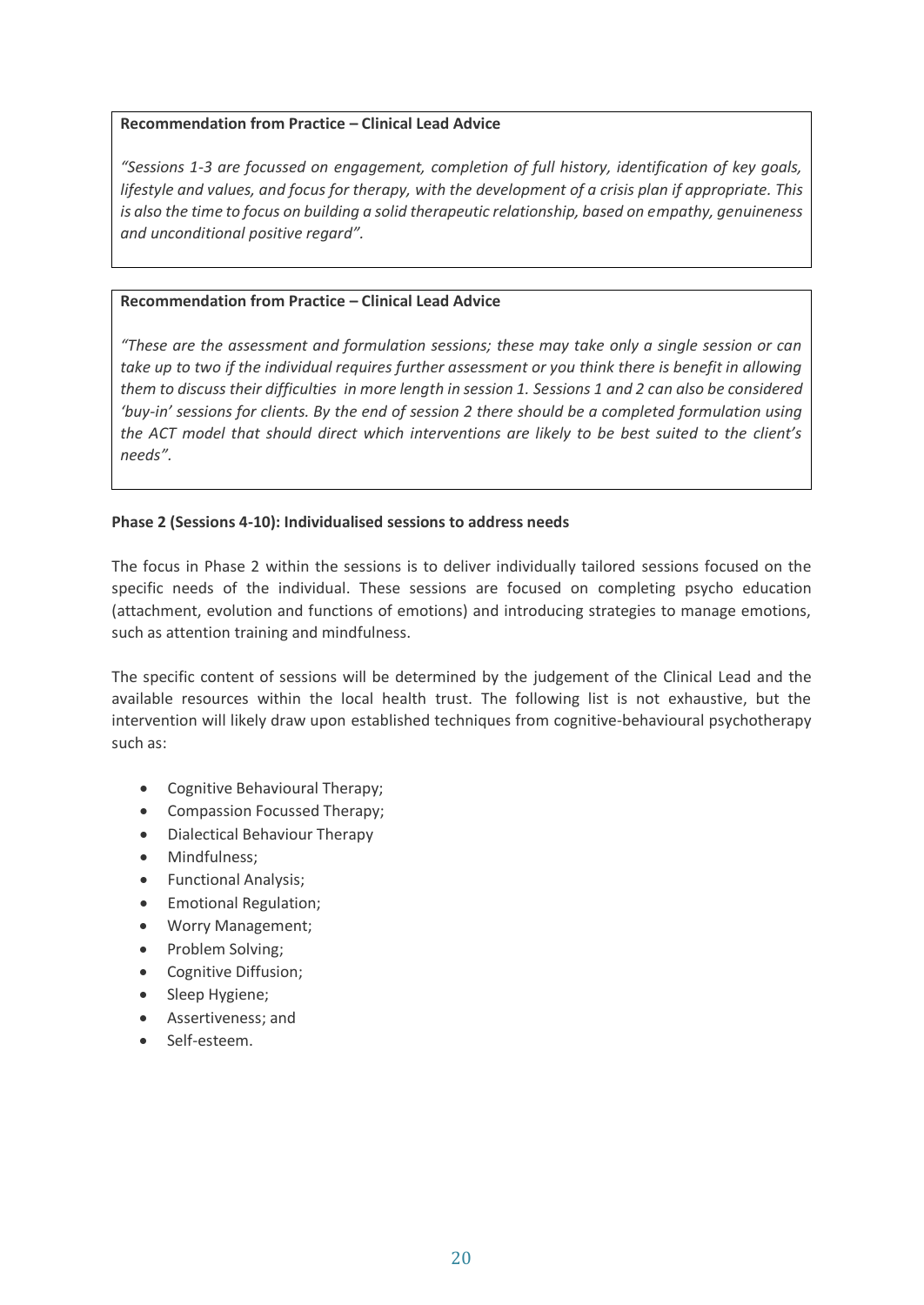#### **Recommendation from Practice – Clinical Lead Advice**

*"Within this service we are mainly using a Compassion Focused Therapy model to understand human distress but will use Cognitive Behavioural Therapy techniques such as exposure work and behavioural activation where indicated as interventions. We recognise that this can be difficult given the chaotic environments that some individuals live in, therefore it is important to be flexible in how material is covered to prevent disengagement. Individuals may also have struggled through education and have literacy deficits which must be considered. We try not to overload people with questionnaires and assessment tools, recognising they may need sensitively delivered help to complete these".*

#### **Recommendation from Practice – Clinical Lead Advice**

*"The IAPT MHTR treatment intervention has been designed in a modular fashion with set beginning and ending sessions and a range of discrete interventions appropriate to the client that may be used in between. Treatment should be delivered weekly, preferably at the same time. We are expected not to erect barriers to treatment for those who may be working, and this may require us to provide some input out of hours, within safe limits"*

#### **Phase 3 (Sessions 11-12): Consolidation and closure**

The focus in Phase 3 is to consolidate any learning during the intervention especially in relation to positive coping strategies and signpost to available support within the community. It is important to summarise the individual's progress and achievements throughout the treatment requirement. For individuals who wish to or who would benefit, a small number of follow-up sessions are recommended.

#### **Recommendation from Practice – Clinical Lead Advice**

*"The end of the order is focused on relapse prevention and having a good ending which they may not have had previously, for those requiring further support they will be referred to appropriate services".*

#### **Recommendation from Practice – Clinical Lead Advice**

*"Endings are mentioned throughout earlier sessions too, to try to avoid dependence issues and any surprises for the client!"*

The following is an overview of different intervention models from across the current sites: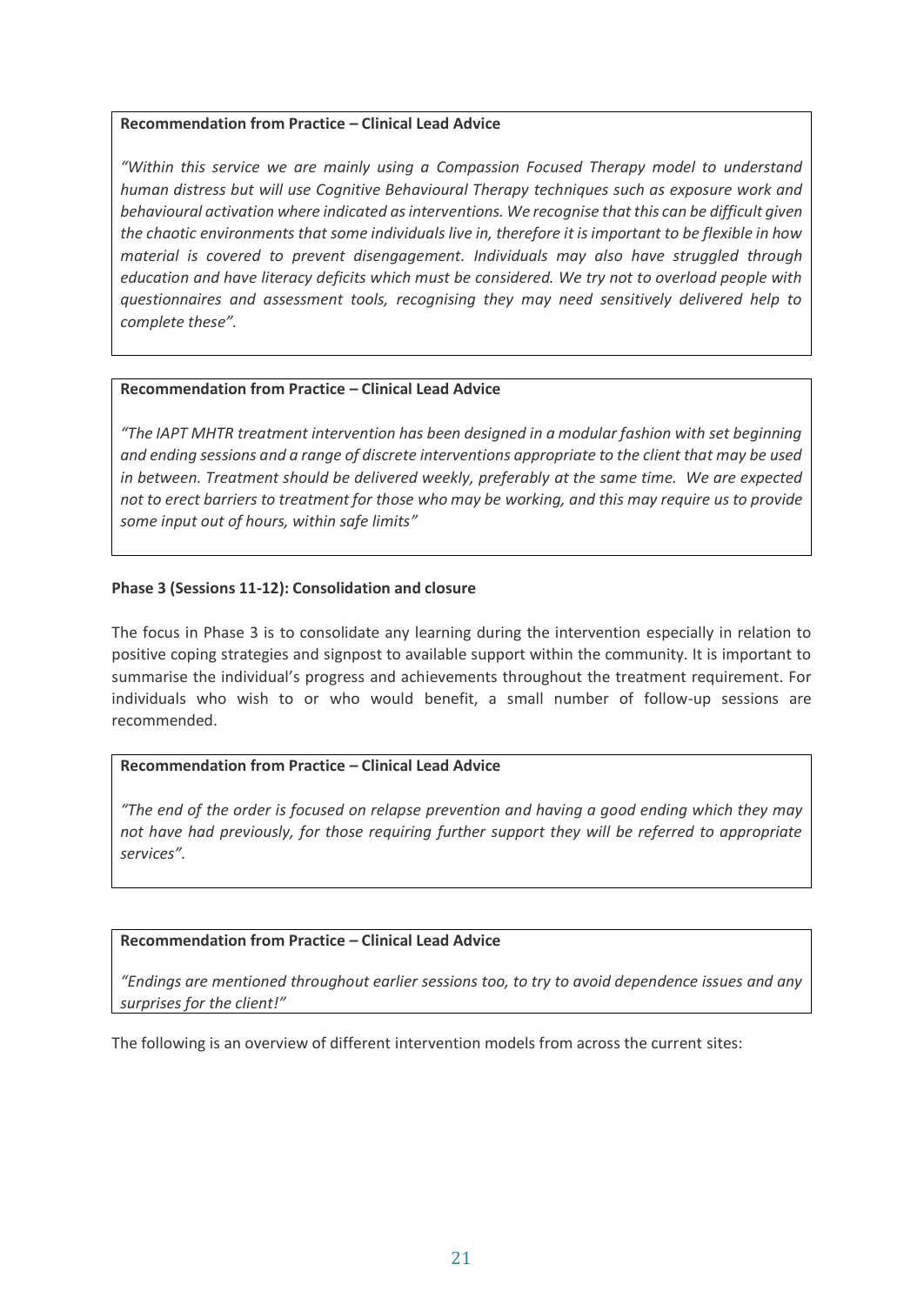#### *Example 1:*

- Session 1 Assessment and Engagement Sessions including SAPAS, Best hopes & Barriers to attending
- Session 2 Emotional regulation Breathing + sleep hygiene
- Session 3 Functional Analysis Home Tasks Noticing work
- Session 4 Values work What matters? Life Balance?
- Sessions 5-6 Thoughts work Supercharging CBT with values work + Compassionate Other
- Sessions 7- 12 New Wave Problem solving / Values led Behavioural Activation linking to Functional Analysis

#### *Example 2:*

| Session 1    | Full biopsychosocial assessment                                                              |
|--------------|----------------------------------------------------------------------------------------------|
| Sessions 2-3 | Sleep work/emotional regulation - using "choosing sleep" manual. Introduce apps              |
|              | and core mindfulness concepts.                                                               |
| Sessions 4-5 | <b>Functional analysis</b>                                                                   |
| Session 6    | Re-visit narrative and themes of F.A and work around importance of congruence with<br>values |
| Session 7    | Thoughts and thinking - noticing thoughts, mindful awareness                                 |
| Session 8    | B.O.L.D, compassionate other, importance of "holding" opposites                              |
| Session 9    | "Choice point" – use B.O.L.D and compassionate other                                         |
| Session 10   | New wave problem solving                                                                     |
| Session 11   | Reconsolidate programme                                                                      |
| Session 12   | Final recap, follow up onward referral if necessary.                                         |

#### *Example 3:*

- Session 1 Background History, Build the therapeutic relationship
- Session 2 Functional Analysis, Goals, barriers and coping
- Session 3 Good Lives Model, Values and lifestyle
- Session 4-9 Individualised Interventions (e.g Behavioural activation, Worry management, sleep hygiene, Emotional regulation, Mindfulness, Problem solving etc.)
- Session 10 Offence Chain
- Session 11 Relapse Prevention
- Session 12 Review and Goodbye letter.

#### *Example 4:*

- Session 1 Introduction
- Session 2 Formulation
- Session 3-4 Emotional regulation
- Session 5-11 Individualised Interventions (e.g. Behavioural activation, Cognitive restructuring, Worry management, Problem Solving, Cognitive diffusion, Assertiveness, Compassion, Self-esteem etc.)
- Session 12 Relapse prevention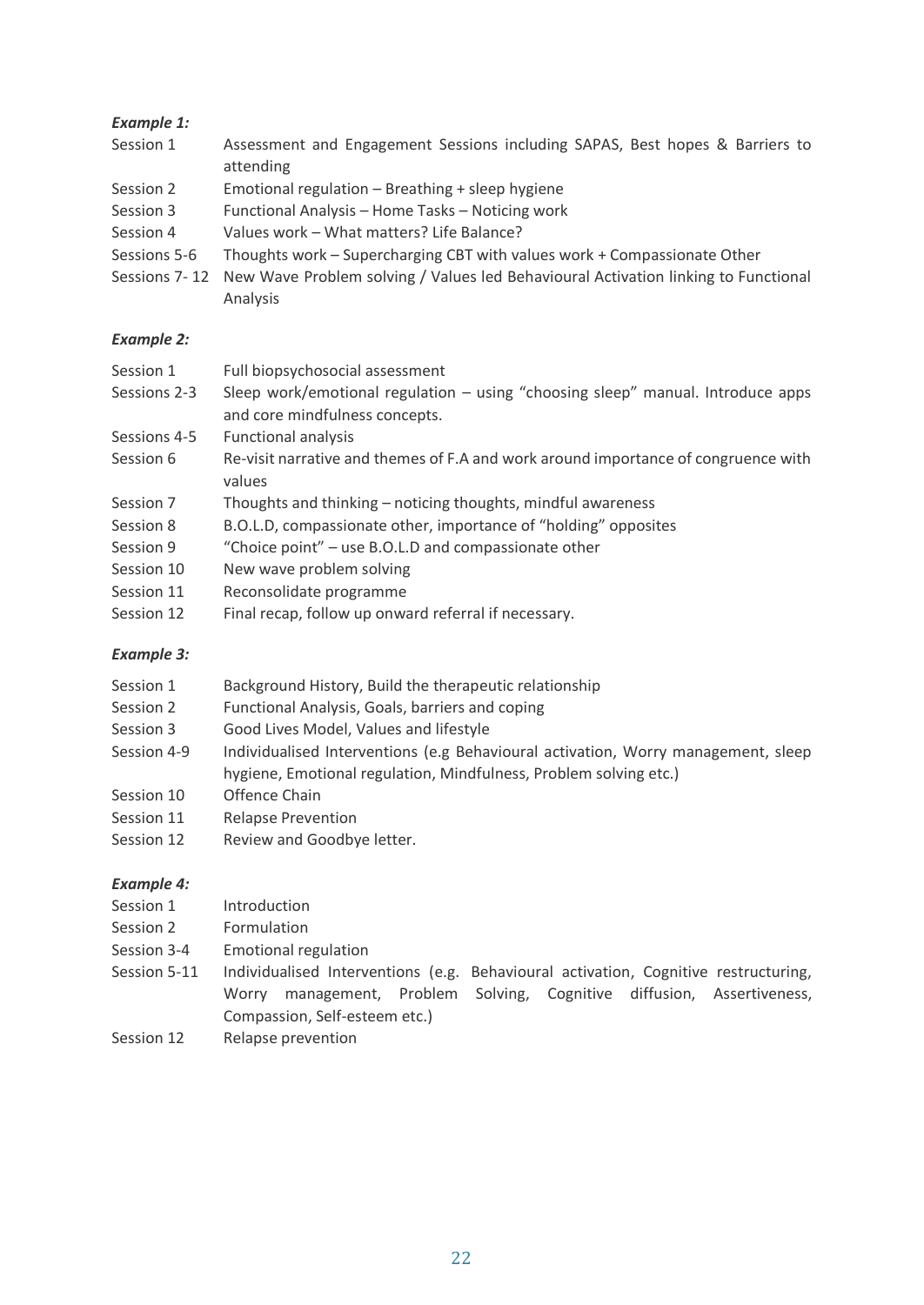The information provided above should act as a guide for Clinical Leads at developing a local intervention. It is crucial that developed interventions are founded on the principles of compassion, flexibility and personalisation.

### **3.2: Overseeing Practice Issues**

This section provides information relating to overseeing and managing engagement and breach of CSTR and partnership working.

#### *3.2.1. Engagement / Breach*

In instances when a MHTR client has been sentenced to a Community Order that they are required to complete; if they do not they are to be returned to the courts for resentencing, this is known as a 'breach' or 'breaching'.

In MHTR treatment this would mean either non-attendance at treatment or attending but not engaging with the elements of treatment. Specialist advice should be sought to ensure vulnerable individuals are appropriately supported to engage with services. A client can also withdraw their consent for the MHTR at any time, which would be considered a breach and the order would then be returned to court for re-sentencing.

It is accepted that the MHTR client group is by nature one that may experience ambivalence or social disruptions that serve as an obstruction to regular attendance at sessions. Repeated lack of engagement – through attendance, lateness, cancellations or in session behaviour - should be communicated to the Responsible Officer accounting for individual vulnerabilities. Evidence of nonattendance must be provided to NPS or CRC to allow them to present this evidence to the court should the consensus opinion be that the

individual is not completing the MHTR order.

MHTRs are intended as supportive requirements which seek to support offenders with their mental health issues in order to improve their prospects of reducing reoffending. As such, enforcement is concerned with breaching the conditions of the order but not the treatment itself. However, in practice this can be challenging to define, and MHTR practitioners are encouraged to communicate with the Responsible Officer regarding cases where breach may be a concern. Missed appointments can be considered a breach of the MHTR. However, both missed appointments and non-compliance with treatment are contested as 'breaches' in cases where mental health problems impact upon the person's ability to comply with the order, for example some mental illnesses can make a person withdraw or have organisational difficulties and this could result in missed appointments.

Probation are provided with the following instruction regarding the management of missed appointments for individuals on Community Orders: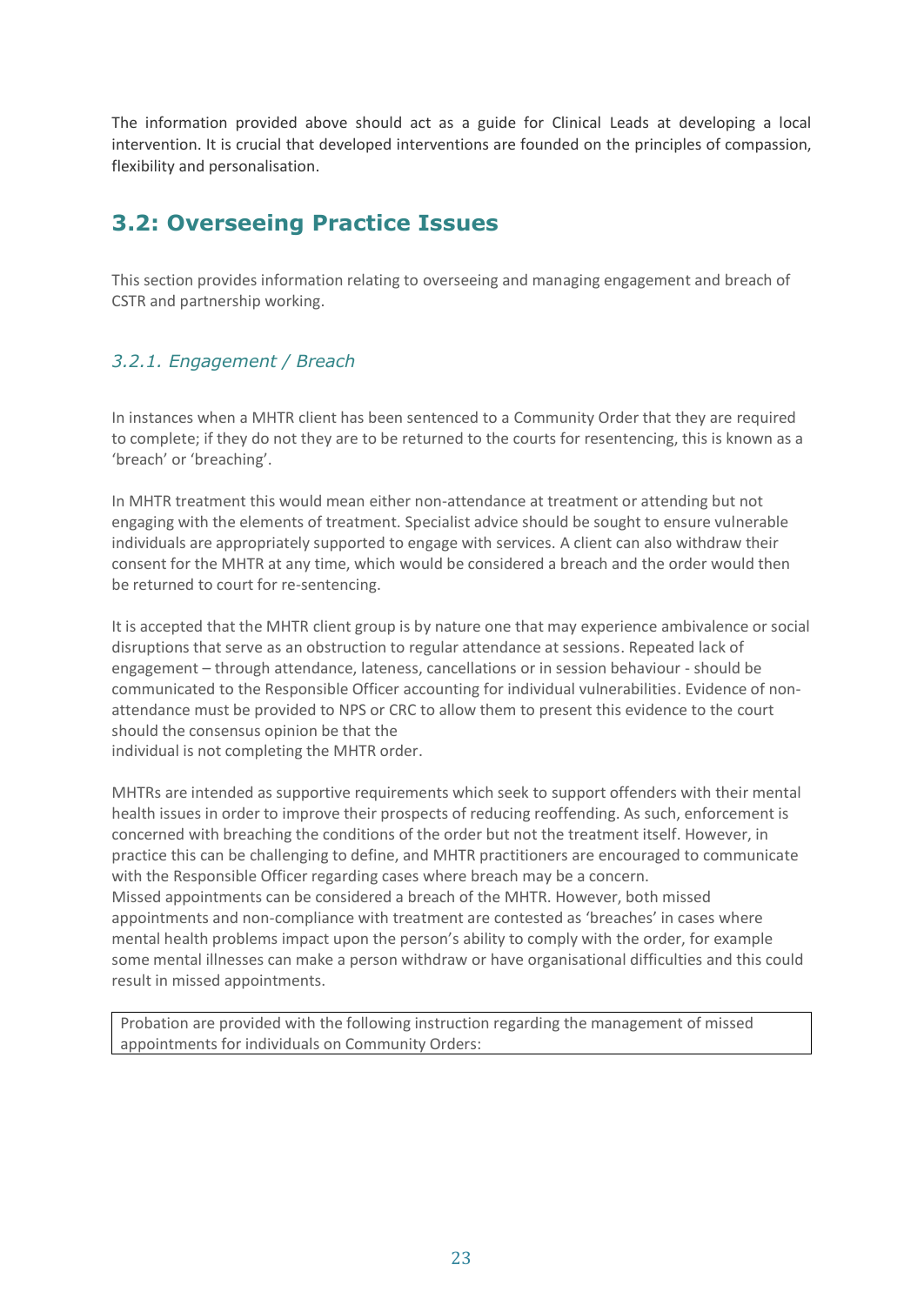- It is important that staff in Probation understand the interfaces between each organisation in order to ensure effective enforcement of Community Orders. It is also important for probation service providers to continue to maintain contact, where possible, with offenders and encourage ongoing engagement with the court order;
- The final decision rests with the NPS on whether or not to proceed with presenting the breach based on the evidence presented in the enforcement information. In these circumstances, full consideration should be given by all providers via discussion as to the reasons for not proceeding to breach. Breach information must be of sufficient quality to enable the Enforcement Officer to present the case. The standard of sufficient quality requires that the breach information meets the minimum standards of evidence and information required to present the breach in court and that this evidence and information is accurate, coherent and comprehensive; and
- The Responsible Officer must make a decision whether to refer the matter to the Enforcement Officer when an offender fails to comply with their order by the  $6<sup>th</sup>$  working day after the alleged second unreasonable failure to comply. There are a number of reasons why offenders fail to comply and it is not the intention of this Instruction to provide an exhaustive list. Clearly, every effort must be made by the Responsible Officer to allow the offender to submit reasonable excuse for non-compliance; however, this process should not delay the timetable for the breach process. The decision to breach or not, should be clearly recorded within case records in order to ensure the decisionmaking process is documented.

Clients who are not engaging but not breached should not be offered further sessions and this should be communicated to the Responsible Officer. A discussion on whether the client is placed back onto the waiting list or discharged should be held with the Clinical Lead.

The Responsible Officer from the National Probation Service (NPS) (for offenders assessed as posing a high risk of serious harm to the public and all those subject to Multi-Agency Public Protection Arrangements (MAPPA) regardless of their level of risk) or Community Rehabilitation Company (CRC) (for low to medium risk offenders) will take overall responsibility for making any necessary arrangements in connection with the requirement, and in promoting the offender's compliance with the order. Therefore, the NPS or CRC will make decisions regarding breach of the MHTR based on information given them by the MHTR practitioner and their own assessment.

It is the aim of the courts, probation and mental health services to give individuals a chance to complete their orders, with an understanding that this will possibly extend the amount of time it takes to deliver a set of treatment sessions. If the client is 'breached' and a warrant out for their arrest, then the client should be considered as discontinued and discharged.

Maintaining contact between services and people with mental health illness and/or substance misuse is challenging. A brief summary of issues is outlined below:

It is important to recognise that even though building a relationship with the person and seeing even small improvements may take a long time, it is worth persevering. It involves: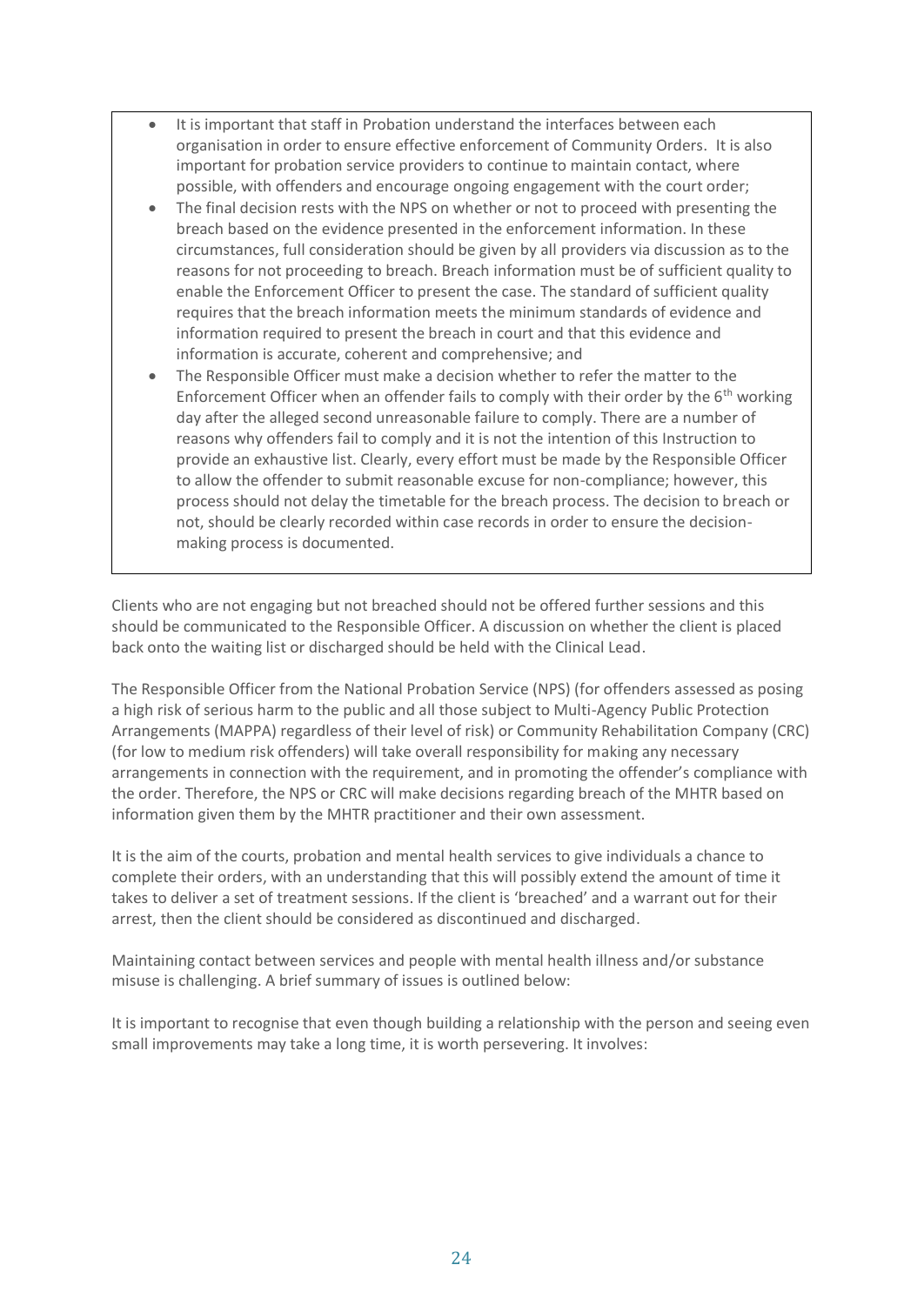- showing empathy and using a non-judgemental approach to listen, identify and be responsive to the person's needs and goals;
- providing consistent services, for example, if possible keeping the same staff member as their point of contact (especially for individuals with ASC) and the same lead for organising care; and
- staying in contact by using the person's chosen method of communication (for example, by letter, phone, text, emails or outreach work, if possible).

It is important to explore with the person why they may stop using services that can help them. This may include:

- fragmented care or services;
- inflexible services (for example, not taking into account that the side effects the person may experience from medication may affect their attendance at appointments);
- inability to attend because, for example, services are not local, transport links are poor, or services do not provide childcare;
- not being allowed to attend, for example because they have started misusing substances again;
- fear of stigma, prejudice or being labelled as having both mental health and substance misuse problems;
- feeling coerced into using treatments or services that do not reflect their preferences or their readiness to change;
- previous poor relationships with practitioners; and
- other personal, cultural, social, environmental (e.g. gang affiliation) or economic reasons.

It is important to help those who may find it difficult to engage with services to get into and stay connected with services. There are specific populations who are more at risk, including:

- people who are homeless;
- people who have experienced or witnessed abuse or violence;
- people with language difficulties;
- people who are parents or carers who may fear the consequences of contact with statutory services; and
- young adults.

It is important to ensure any loss of contact or non-attendance at any appointment or activity is viewed by all practitioners involved in the person's care as a matter of concern. Follow-up actions could include:

- contacting the person to rearrange an appointment;
- visiting the person at home;
- contacting any other practitioners involved in their care, or family or carers identified in the person's care plan; and
- contacting the person's care coordinator within mental health services in the community immediately if there is a risk of self-harm or suicide, or at least within 24 hours if there are existing concerns.

If a breach occurs, the MHTR provider will report non-attendance to the Offender Manager and a treatment plan will be provided to the Offender Manager which may be presented in court. It is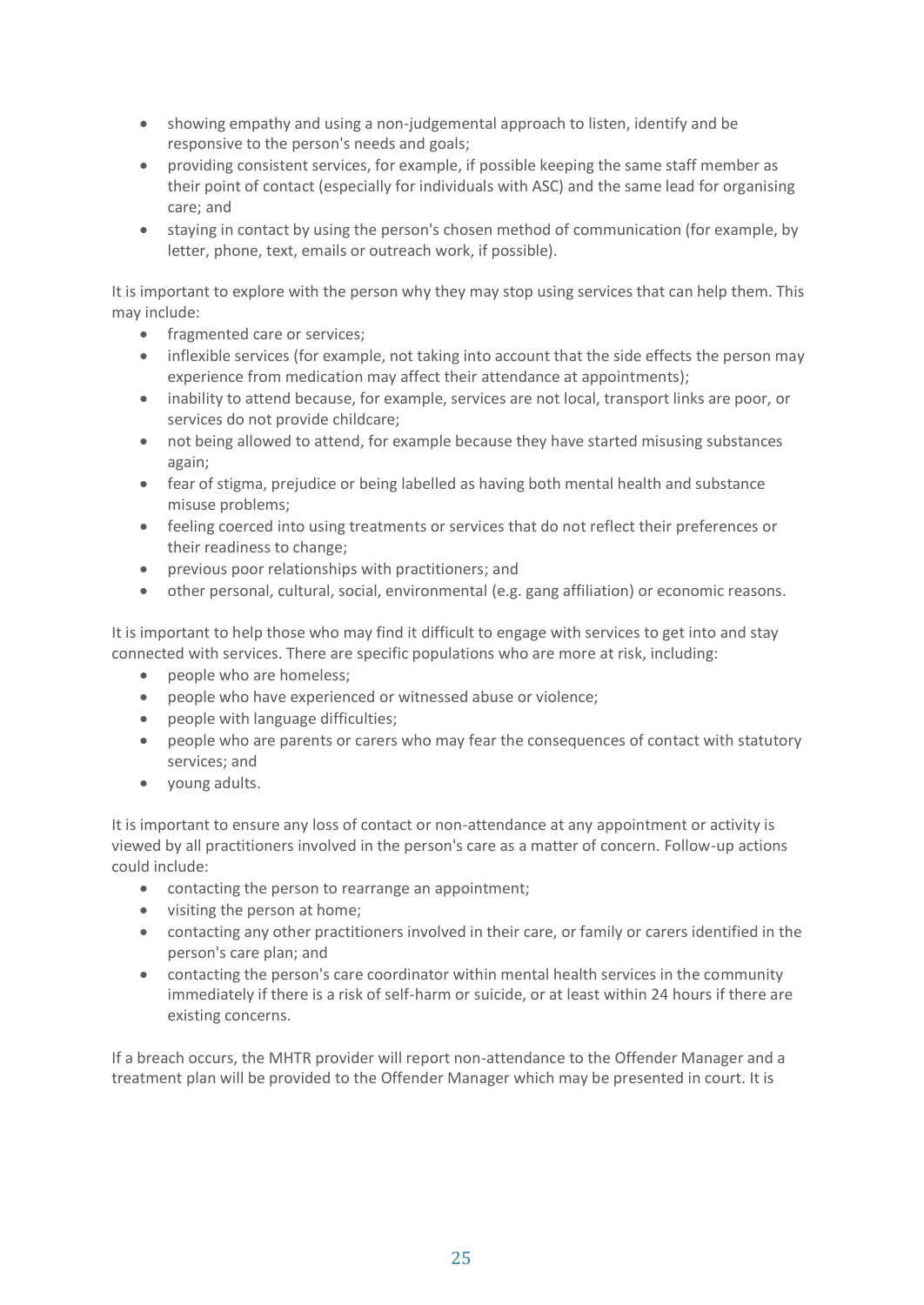recognised that reporting a breach may damage the therapeutic relationship between the MHTR practitioner and the client, however, breach is important for establishing boundaries for specific behaviours or issues of persistent non-compliance. It is crucial effective communication is maintained between the MHTR practitioner/provider and the Responsible Officer to ensure effective management of the Community Order as well as the mental health intervention.

Overall, while breach is important as a last resort where there is a need to provide a boundary for behaviour or if there has been persistent non-compliance, if the overall context within which the breach occurs is general improvement and progress then the professional should have the flexibility to take no action. Imposing a tougher sanction, including potentially a prison sentence, on people who breach a rehabilitative requirement such as the MHTR is problematic and undermines its potential to offer a robust community sentence. Further, there are ethical difficulties in deciding a breach for behaviours which may be the result of a person's illness.

#### **Recommendation from Practice – Clinical Lead Advice**

*"Close communication with probation is vital. Clients are often seen in probation services. It is important to complete a regular brief summary of the offender's progress in the MHTR sessions and send an email to the Probation worker for input into their report for court. This provides an opportunity for the judge to address anything during the court review".* 

#### *3.2.2. Partnership Working*

CSTRs can only be delivered through defined delivery partners who work closely together in partnership, have clarity of roles, responsibilities, share information and have clear lines of communication. The delivery partners include:

- National Probation Service (NPS)
- Judiciary (Magistrates and Judges)
- Her Majesty's Court and Tribunal Service (HMCTS)
- Liaison and Diversion service (L&D) provider(s)
- CSTR providers for: MHTR, DRR and ATR
- Community Rehabilitation Company (CRC)
- Third sector organisation
- Voluntary and Lived Experience groups

Stakeholders related to CSTRs do not play a role in the delivery or management of the CSTR, but play an important role in ensuring services are commissioned in ways that support CSTR provision and that colleagues across the criminal justice process support CSTRs in practice. Stakeholders often have influence over the performance and evaluation of CSTRs and therefore have a significant influence over their use. The stakeholders include:

- Police and Crime Commissioners
- **■** Judiciary and Court Staff
- **EXECUTE:** Lived experience groups
- Local Health and Social care partners (including Local Authority)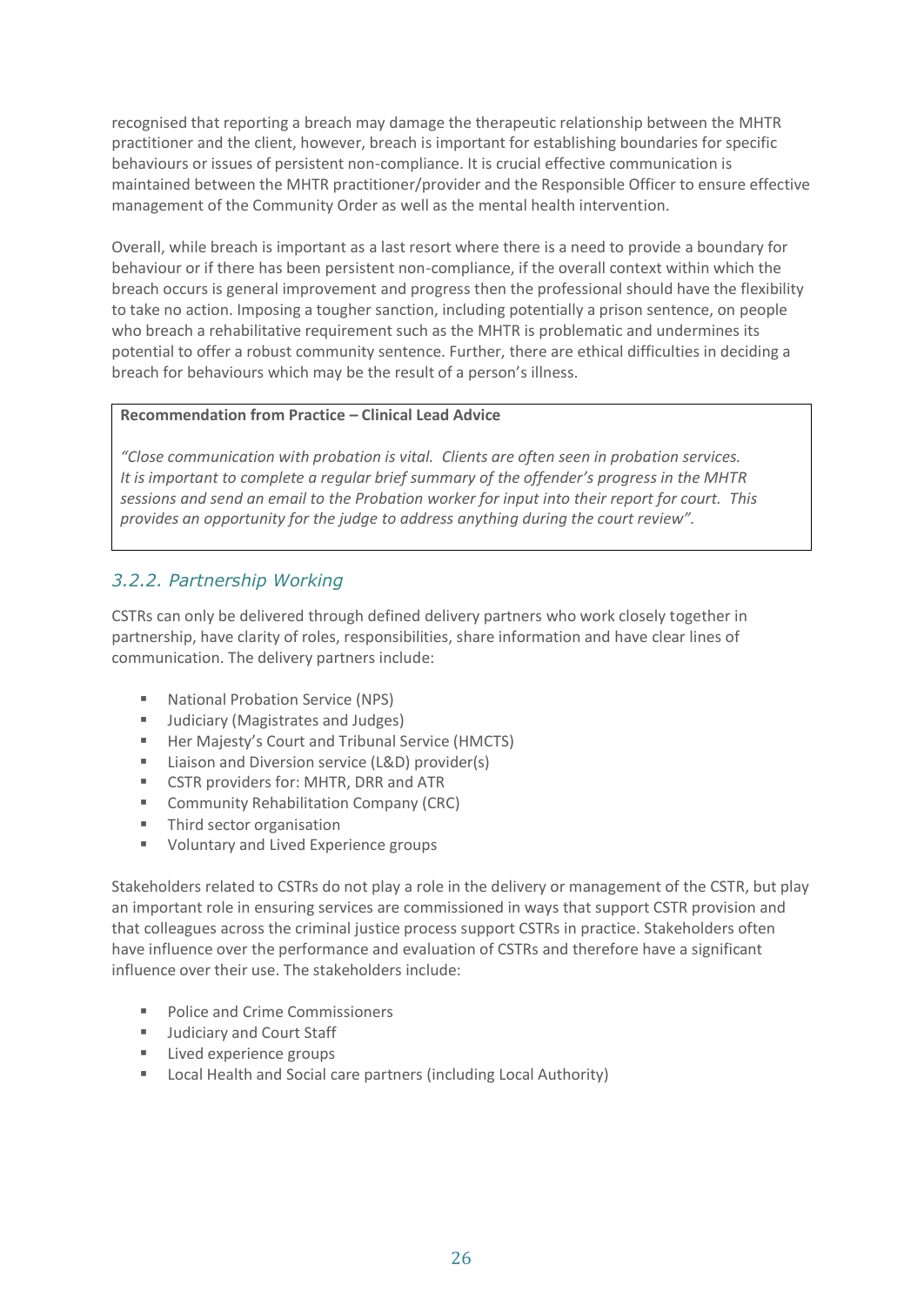- Police
- Legal Representatives
- Crown Prosecution Service (CPS)
- Clinical Commissioning Group (CCG)
- Health and Justice Commissioners (NHS England)
- Youth Offending Team (YOT) for those in transition to adult services

The British Psychological Society (2017) Practice Guidelines set expectations for the practice of psychologists when working with other professionals, including:

- Work together with colleagues to develop a shared view of the aims and objectives of work at all levels. They should respect the professional standing and views of other colleagues and commit themselves to joint working.
- Make it clear to other professional colleagues what can be expected of them in collaborative work, the work that will be done, and the point at which the work will be terminated.
- Ensure that there are explicit agreements about information-sharing and confidentiality and its limits, and that these are adhered to.
- Practise and encourage in others full and open communication with colleagues/ agencies to support effective collaboration within the boundaries of the agreed limits on informationsharing and confidentiality,
- Demonstrate their commitment to involving clients in multi-agency work, finding ways to engage them and retaining the central principle of better outcomes for clients as the rationale for multi-professional and multi-agency work, as long as this is consistent with public safety; and
- Be sensitive to the effects of clients receiving contradictory advice from different professionals or agencies and should work towards a co-ordinated view wherever possible.

#### **Recommendation from Practice – Clinical Lead Advice**

*"Good liaison with other stakeholders is essential as often there is a need to improvise therapy space and to ensure the safety of the practitioners. Appoint practitioners that are able to use initiative and work in bases away from the support of other MH workers, preferably with a range of experience of providing therapy. When setting up in services that are not familiar with MH basics, there can be considerable tensions and practicalities that need sorting out (privacy, storage, work space and IT, admin support, therapy space, car parking, GDPR and data sharing, limits of confidentiality etc)"*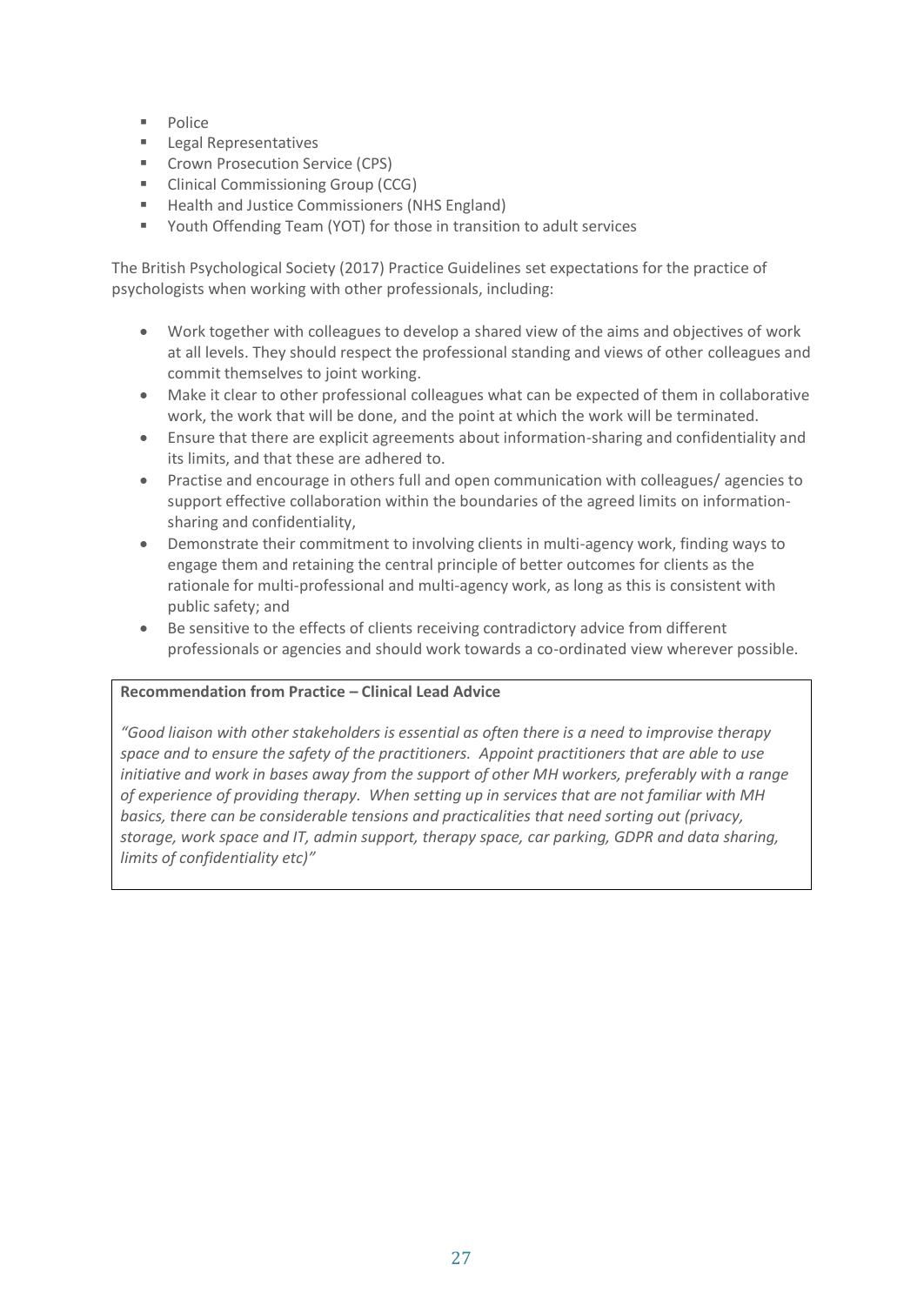## **4. Role of the Clinical Lead**

The MHTR intervention is typically delivered by a Primary Care MHTR Practitioner who is managed and overseen by a Clinical Lead. The Primary Care MHTR Practitioner is usually an Assistant Psychologist, though, depending on local configurations, other professionals with relevant professional experience and expertise may act as the Practitioner.

This chapter is based on an Assistant Psychologist acting as the Primary Care MHTR Practitioner, though the information will be relevant to other professional roles.

This chapter provides an overview of the role of the Clinical Lead and is organised into the following sections: 4.1 Clinical Lead in Practice and 4.2 Managing and overseeing the Assistant Psychologist.

## **4.1 Clinical Lead in Practice**

The Clinical Lead will be a registered and experienced psychologist or psychiatrist who will be named clinician within the sentencing process. Whilst the Assistant Psychologist in practice will screen individuals for suitability for the intervention, the Clinical Lead will ultimately determine which individuals are suitable to be recommended for an MHTR and will be personally responsible for their intervention. The Clinical Lead should also ensure that the Assistant Psychologist receives an appropriate induction, ongoing training and supervision.

The Clinical Lead has a critical role at determining local procedures for the MHTR, including:

- locally agreed pre-sentence screening and assessment measures which will define guidance for the MHTR threshold, which is communicated in the PSRs;
- the consent process with the court (NPS);
- clinical care plans for individuals;
- determine the content of the intervention; and
- provide feedback to the CSTR steering group with the clinical progression of the requirements

Core functions of the Clinical Lead role include providing information to inform sentencing, ensuring robust oversight of the intervention and delivering successful clinical outcomes and MHTRs in practice. The Clinical Lead has several responsibilities pre- and post-sentence. The following outlines these responsibilities:

*Pre-Sentence:*

- Communicate and confirm suitability of individuals ('sign off') for MHTR Practitioner Assessments; and
- Agree with NPS the information required for inclusion within the PSR.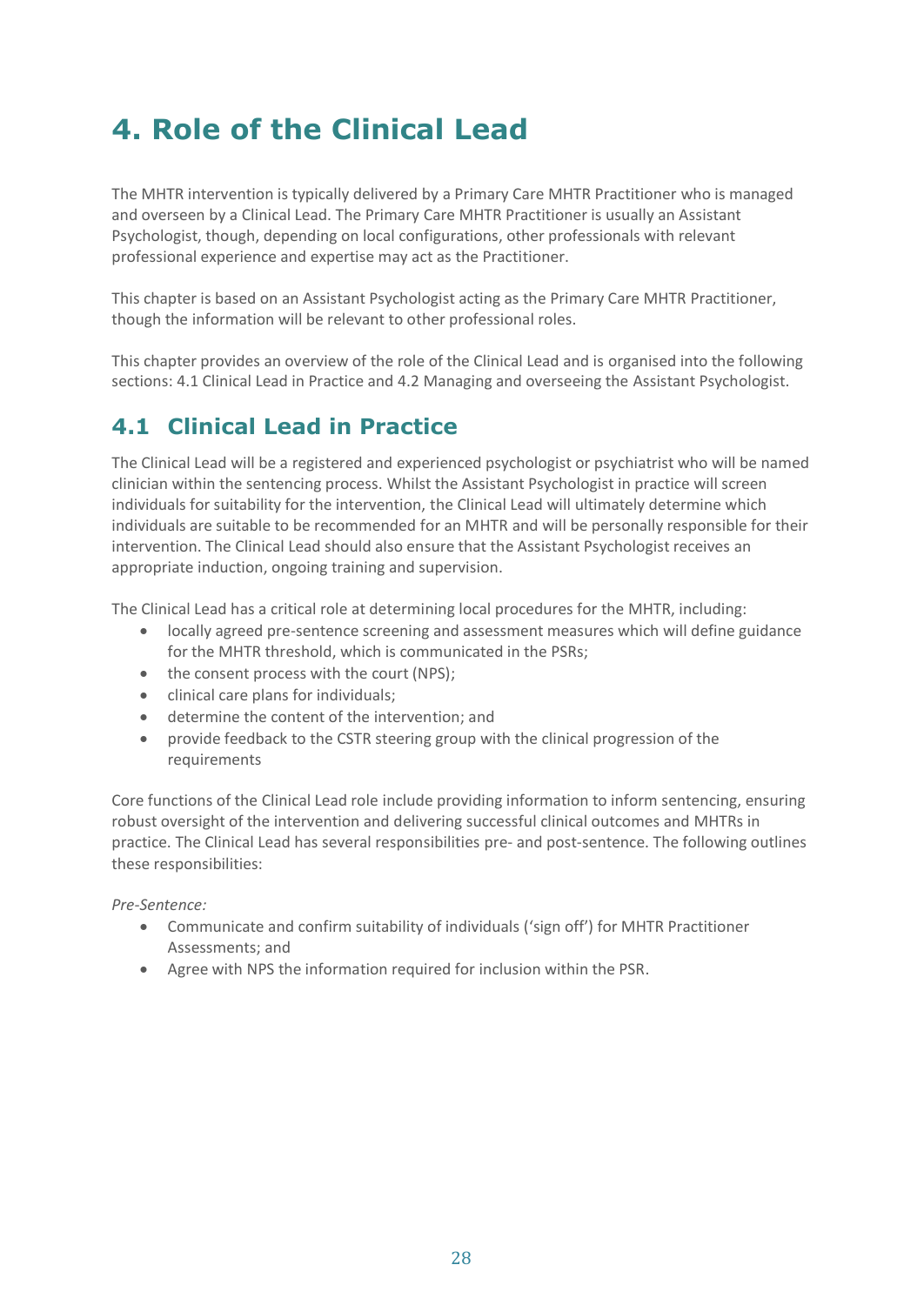#### *Post-Sentence:*

*If Clinical Lead is delivering the MHTR intervention:*

- Ensure that the treatment will be recommended and provided within appropriate timescales in accordance with the community or suspended sentence order;
- Seek advice from NPS or CRC for any compliance issues.

*If Clinical Lead is supervising an Assistant Psychologist who delivers the MHTR intervention:*

- Define the evidence-based interventions, which will be provided within appropriate timescales in accordance with the community or suspended sentence order;
- Deliver high quality supervision following recommendations from the relevant professional body (e.g. British Psychological Society/ HCPC);
- Advise/support the effective sequencing of the requirements (if other treatment requirements have been ordered) to ensure maximum engagement and effectiveness; and
- Provide advice to the Assistant Psychologist regarding any issues of compliance and support effective communication with NPS or the CRC and other agencies (e.g. social services).

Upon completion of intervention:

- Sign the order off and advise further treatment with statutory services and support from Third Sector organisations if appropriate; and
- Review clinical outcome (with Assistant Psychologist), as specified pre-sentence to ensure assessments and treatments are effective and monitored as locally agreed.

The Clinical Lead position is typically a fractional post (0.2FTE) though, taking into account the fluctuations of individuals across Monday-Friday presenting within the judicial process who should be considered for a Community Order with a MHTR, it is strongly recommended that the Clinical Lead schedules regular timeslots on each working day to sign off MHTR Practitioner Assessments and agree information to be included within the PSRs to inform the judicial process. Without such a working pattern, there is a significant risk that many individuals will not have the opportunity to be considered for an MHTR, presenting a key risk and inequity within service delivery.

#### **Recommendation from Practice – Clinical Lead Advice**

*"Ensure weekly individual supervision of at least one hour. Iron out all the practical issues that arise as mentioned above (sometimes easier said than done). Make sure the Assistant Psychologist knows how to contact you. Make sure Assistant Psychologists manage boundaries professionally and safely."*

### **4.2 Managing and overseeing the Assistant Psychologist**

Managing and overseeing the practice of the Assistant Psychologist is a key role of the Clinical Lead, to ensure positive clinical outcomes for the individuals who receive the MHTR intervention. It is worth reiterating that the Clinical Lead is responsible for the treatment provided to individuals who are sentenced to an MHTR as the named Clinician.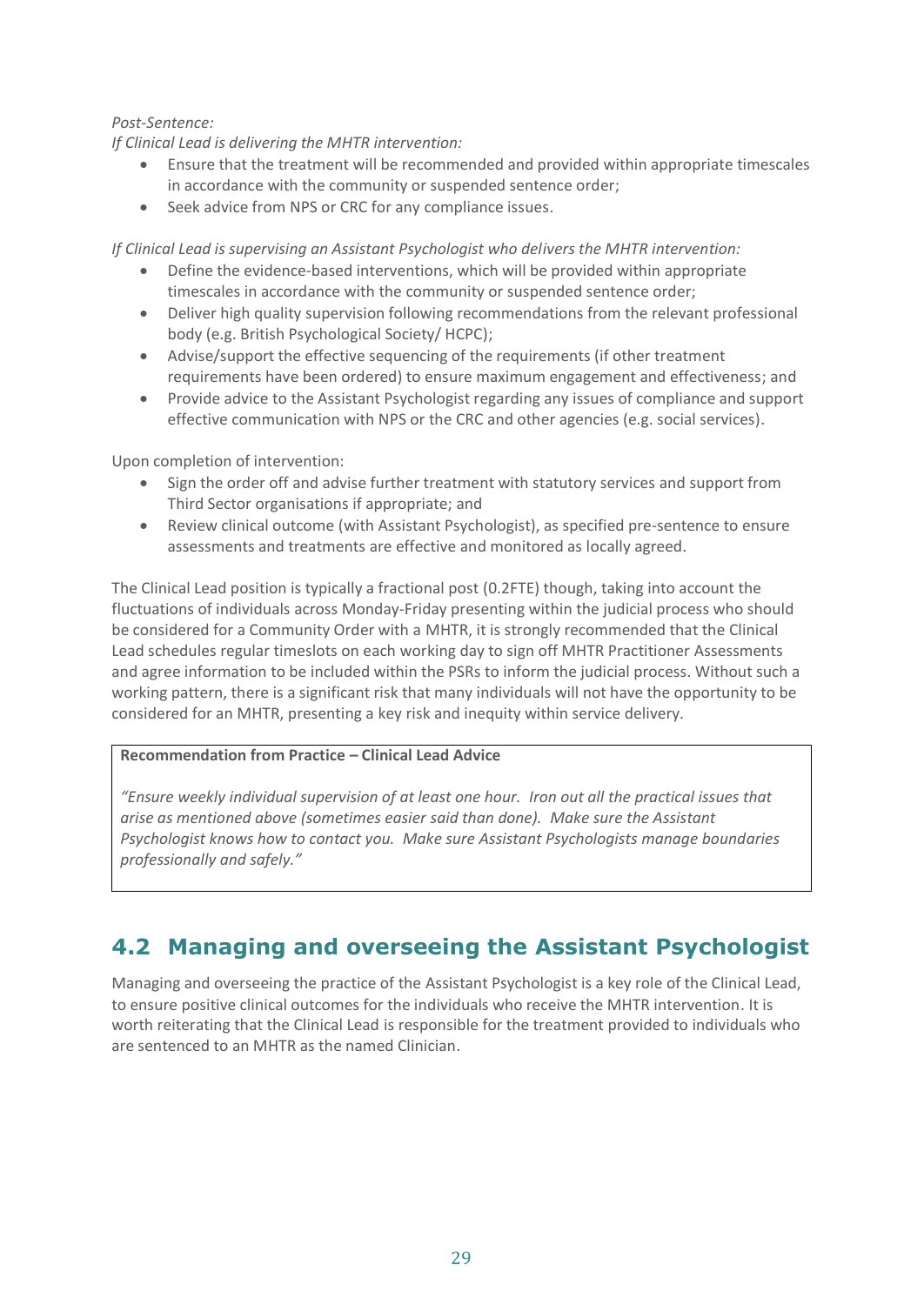The activities of an Assistant Psychologist should align with the parameters as outlined by the British Psychological Society (2017), which include:

An Assistant Psychologist should be employed to (non-exhaustive list) undertake:

- research, audit and service evaluation;
- literature searches, developing and maintaining training packs, information leaflets, libraries of equipment, and other tasks necessary to the efficient running of the service;
- assessment of individuals and groups, for example, direct observations, formal psychometric testing, semi-structured interviews, and writing appropriate reports;
- delivery of interventions with individuals, groups and organisations;
- undertaking supportive work with carers, family members, employers, human resources professionals, team members, health staff and other professionals;
- delivering training for other professionals (if and when competent to do so); or
- promoting applied psychology services by providing relevant information to referrers, commissioners and others.

An Assistant Psychologist should not be employed to:

- substitute for qualified applied psychologists; or
- undertake solely administrative or clerical duties for which a clerical assistant should be employed.

It is recommended that the Clinical Lead completes clinical supervision sessions with the Assistant Psychologist on a weekly or fortnightly basis, dependent on local service arrangements. The British Psychological Society (2017) Practice Guidelines set expectations concerning the practice, supervision and oversight of Assistant Psychologists. Below is a summary of key points:

- Appropriate mechanisms need to be in place to ensure that no Assistant Psychologist is, for instance, put in a position where they have to design or decide on any materials or processes which could have a potential harmful impact on individuals or groups or to an organisation (such as potential loss of profit or revenue);
- An Assistant Psychologist should carry out only prescribed interventions with individuals or in groups, and should write reports only when under close supervision of the primary, qualified psychologist. Any report should be signed as having been written 'under the supervision of' followed by the name, registration status and job title of the qualified psychologist;
- When an Assistant Psychologist is called to give evidence in a legal setting, such as a tribunal, the qualified psychologist remains responsible for the professional quality of the assistant's work. This means the qualified psychologist should attend the hearing also, as there may be questions which an assistant cannot answer. Both should bear in mind that an assistant is not qualified to give evidence of opinion;
- An Assistant Psychologist should not undertake tasks in areas where there is not a competent supervisor;
- An Assistant Psychologist should not carry out the duties of a care assistant; and
- The managing or supervising psychologist has a responsibility to ensure that Assistant Psychologists are not given work to do that is over and above their level of competence.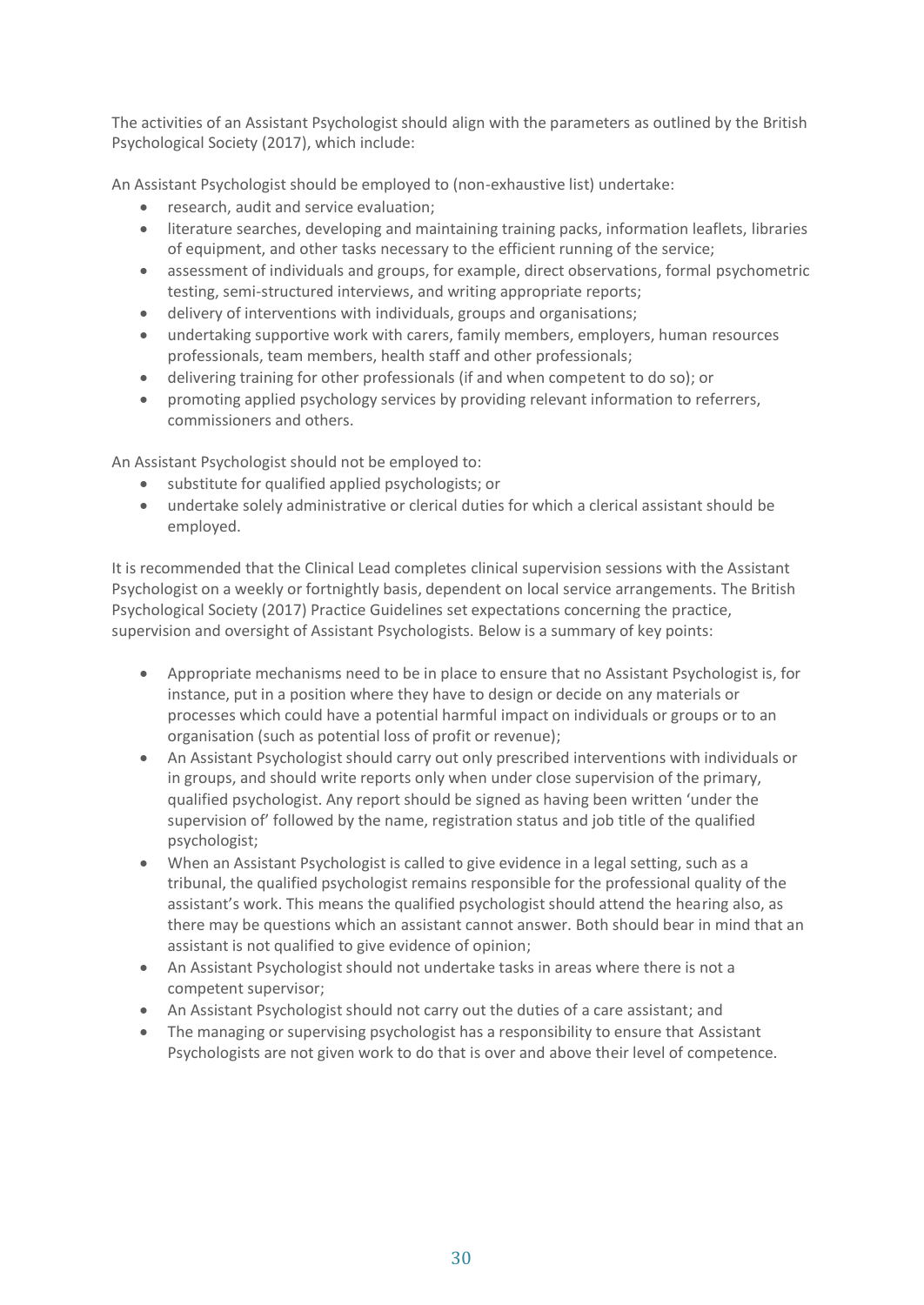#### **Appendix 1: Example of MHTR Practitioner Assessment Template**

#### **Action: Introduce yourself and the MHTR Practitioner Assessment**

#### **Action: Complete Psychometric Assessment:**

#### **Psychometric Assessment Outcomes**

| CORE-34 |  |
|---------|--|
| PHQ-9   |  |
| GAD-7   |  |

#### **Action: Look at CORE assessment results**

#### **Where are the areas of difficulty and distress:**

Functioning:

Symptoms:

Wellbeing:

Risk: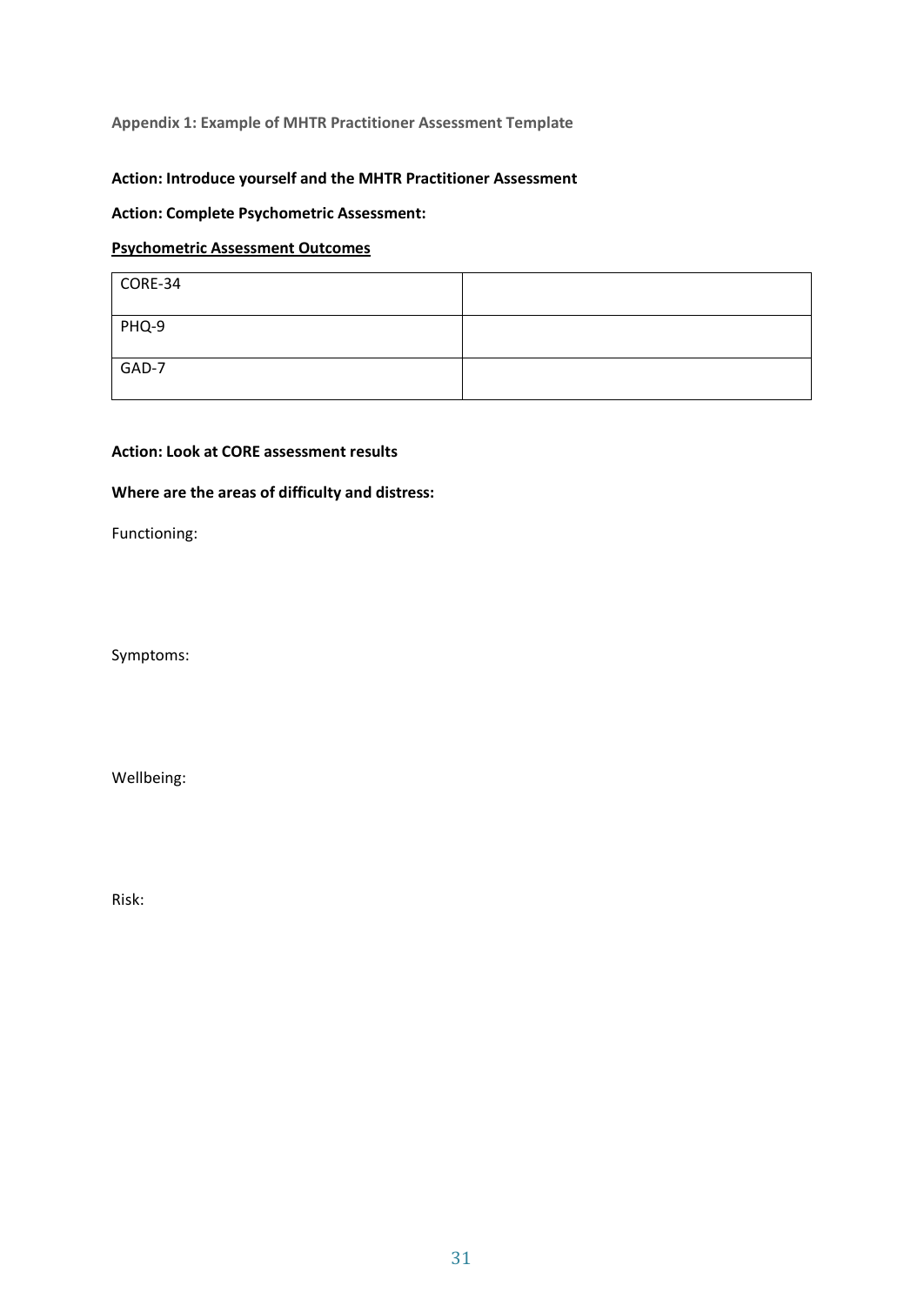#### **Semi-Structured Interview Topic Guide**

#### **About the individual:**

Topics to discuss:

- Social circumstances (including, relationships, leisure requirements, daily living, educational and occupational needs, employment/vocational needs, housing, finance)
- Identification of vulnerabilities including history of trauma and abuse
- Identification of safeguarding issues
- Assessment of self-harm/suicide risk
- Speech and communication needs
- Physical health needs management of physical health conditions
- Registered GP
- Drug and alcohol issues
- Identification of cultural and gender needs
- Medication medication history
- Behaviours that have led to involvement with the Criminal Justice System?

#### **About mental health:**

Topics to discuss:

- Previous engagements with therapy/mental health support
	- o Helpful/ Not so helpful?
- Impact of mental health on daily living
	- o Have there been times when things have felt better? Enquire about helpful coping techniques?

#### **About the intervention:**

Topics to discuss:

- MHTR goals
- Main problem /difficulties
- Barriers to attendance?

#### **Interview Close:**

Is there anything you feel might be important or relevant that we haven't discussed?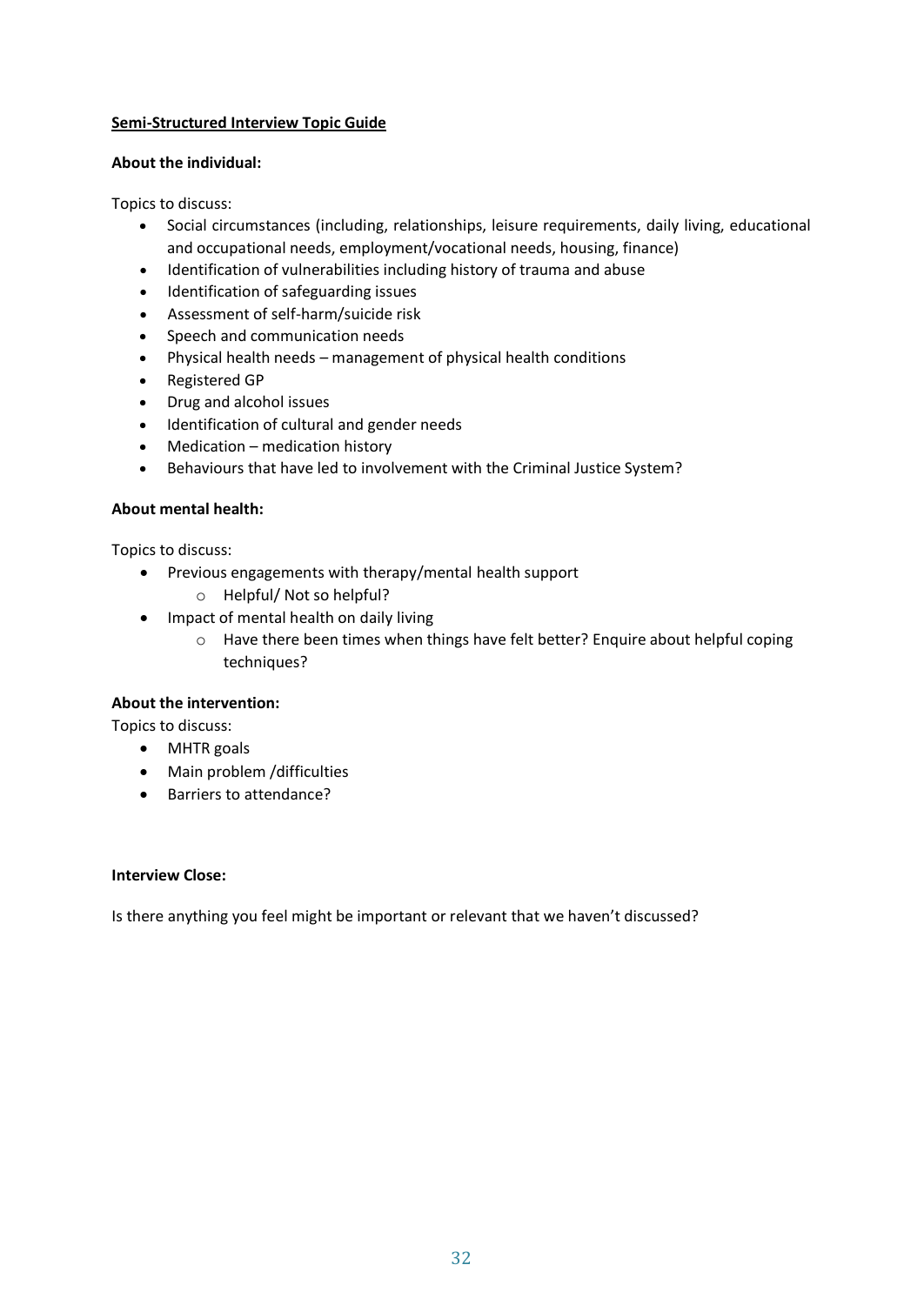#### **Appendix 2: Example of Combined Consent (Easy read will be developed within the CSTR site)**

#### **Personal information /data**

Your personal information may be shared to, gain:

- An improved assessment of your treatment needs
- An assessment of health needs
- Information regarding safeguarding and child protection (where applicable)
- Information around assessing risk
- Statistical analysis for service delivery and future funding
- Information from partner agencies
- Collate anonymised data to monitor the quality of service delivery
- Contractual obligations

#### **What is meant by data sharing?**

Sharing of personal information is strictly controlled by law and anyone receiving information is under legal duty to keep all information confidential.

There may be occasions where staff are duty bound to disclose personal information without your consent. This will only happen if there are any concerns around threats being made to self or others, safeguarding issues around adults or children or any serious criminal offence you inform us you are going to commit.

#### **Collecting data: We collect and store your data in a specific way:**

- Consent: we always seek your consent to store and share your information and ask that you sign our consent form.
- Contractual obligations: as part of the funding we receive we are required to share information with our funders.
- Legal compliance: In some circumstances, we are required to collect and process your information
- Legitimate interest: in some situations, we require your information to send you and or your GP specific details about your treatment

#### **Retention of information**

We retain your information on our active case management system from assessment to last treatment closure. Your information will then be encrypted and stored electronically and securely indefinitely.

#### **Your rights to withdraw consent**

You have the right to withdraw your consent at any time. You will be asked to renew your consent on the above principles every year if still in treatment.

#### **Changes to your information**

We want to make sure that your personal information is accurate and up to date. You may ask us to correct or remove information you think is inaccurate.

#### **Assessing the information, we hold on you**

You have the right to request a copy of the information that we hold about you. If you would like a copy of some or all of the information, please use the contact details below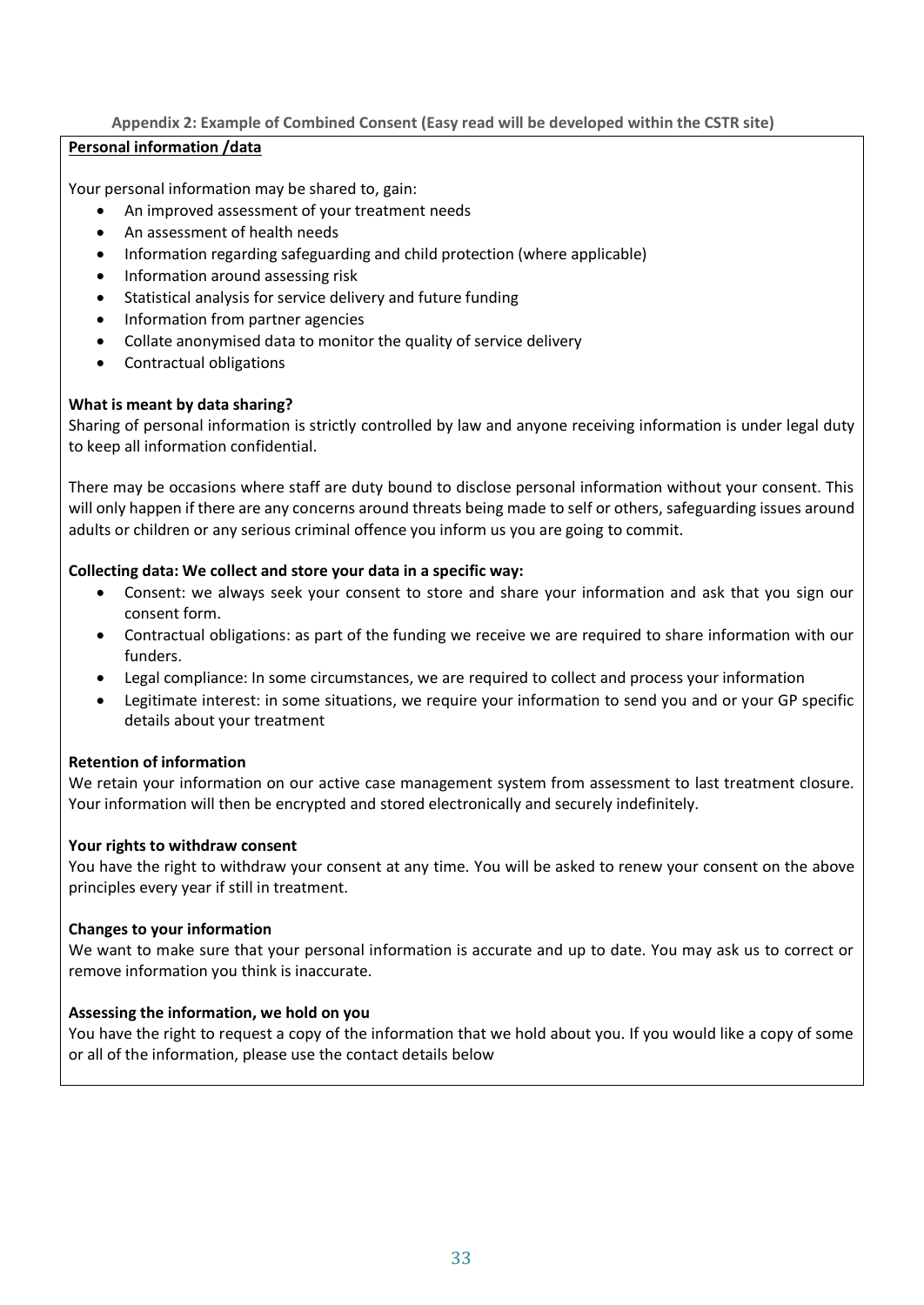#### **Consent**

Reasonable care is taken to ensure that discussions, conversations, and telephone calls relating to confidential matters cannot be overheard. Wherever possible identifying details are not shared.

Issues relating to harming themselves or others or to the safety and well-being of children must be reported to external agencies.

I have been provided with information regarding the assessment process and treatment requirements, and understand and consent to the assessment and specific requirements for treatment should one or more of the following be granted (highlight requirement assessed and granted):

- Mental Health Treatment Requirement (MHTR)
- Drug Rehabilitation Requirement (DRR)
- Alcohol Treatment Requirements (ATR)

This will include assessment for suitability (delete as required) for MHTR, DRR, ATR. If the:

- 1. Mental Health Treatment Requirement be granted:
	- o Attendance of the 12-week programme, consisting of one hour sessions weekly
	- $\circ$  Engagement in therapeutic activities required for successful completion of programme
- 2. Drug Rehabilitation Requirement is granted
	- o Engagement in therapeutic activities required for successful completion of programme
- 3. Alcohol Treatment Requirement is granted
	- $\circ$  Engagement in therapeutic activities required for successful completion of programme

#### **Confidentiality Agreement**

I have read or had read to me the confidentiality statement and consent to assessment and treatment. I understand that information about me may be shared as outlined above. I understand that confidentiality may be breached if there is a risk of harm to myself or others.